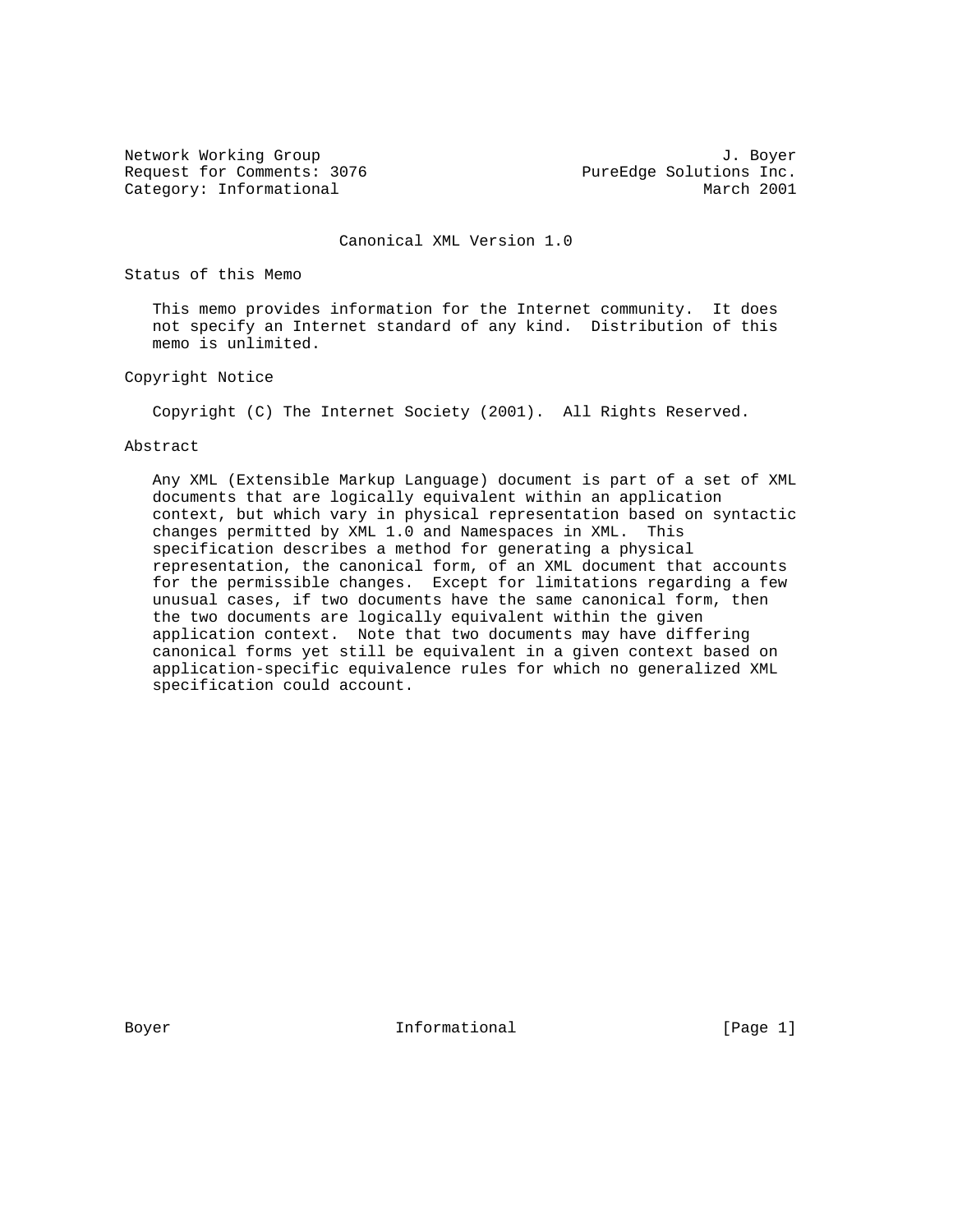Table of Contents

|                                                              | 2              |
|--------------------------------------------------------------|----------------|
|                                                              | 3              |
|                                                              | $\overline{4}$ |
|                                                              | $\overline{4}$ |
|                                                              | 6              |
|                                                              | 6              |
|                                                              | 10             |
|                                                              | 10             |
|                                                              |                |
| 3. Examples of XML Canonicalization 14                       |                |
| 3.1 PIs, Comments, and Outside of Document Element 14        |                |
| 3.2 Whitespace in Document Content 15                        |                |
|                                                              |                |
| 3.4 Character Modifications and Character References 17      |                |
|                                                              |                |
|                                                              |                |
|                                                              |                |
|                                                              |                |
|                                                              |                |
| 4.2 No Character Model Normalization 21                      |                |
| 4.3 Handling of Whitespace Outside Document Element 22       |                |
| 4.4 No Namespace Prefix Rewriting 22                         |                |
| 4.5 Order of Namespace Declarations and Attributes 23        |                |
| 4.6 Superfluous Namespace Declarations 23                    |                |
| 4.7 Propagation of Default Namespace Declaration in Document |                |
|                                                              |                |
| 4.8 Sorting Attributes by Namespace URI 24                   |                |
|                                                              |                |
|                                                              |                |
|                                                              |                |
|                                                              |                |
|                                                              |                |

## 1. Introduction

 The XML 1.0 Recommendation [XML] specifies the syntax of a class of resources called XML documents. The Namespaces in XML Recommendation [Names] specifies additional syntax and semantics for XML documents. It is possible for XML documents which are equivalent for the purposes of many applications to differ in physical representation. For example, they may differ in their entity structure, attribute ordering, and character encoding. It is the goal of this specification to establish a method for determining whether two documents are identical, or whether an application has not changed a document, except for transformations permitted by XML 1.0 and Namespaces.

Boyer **Informational Informational** [Page 2]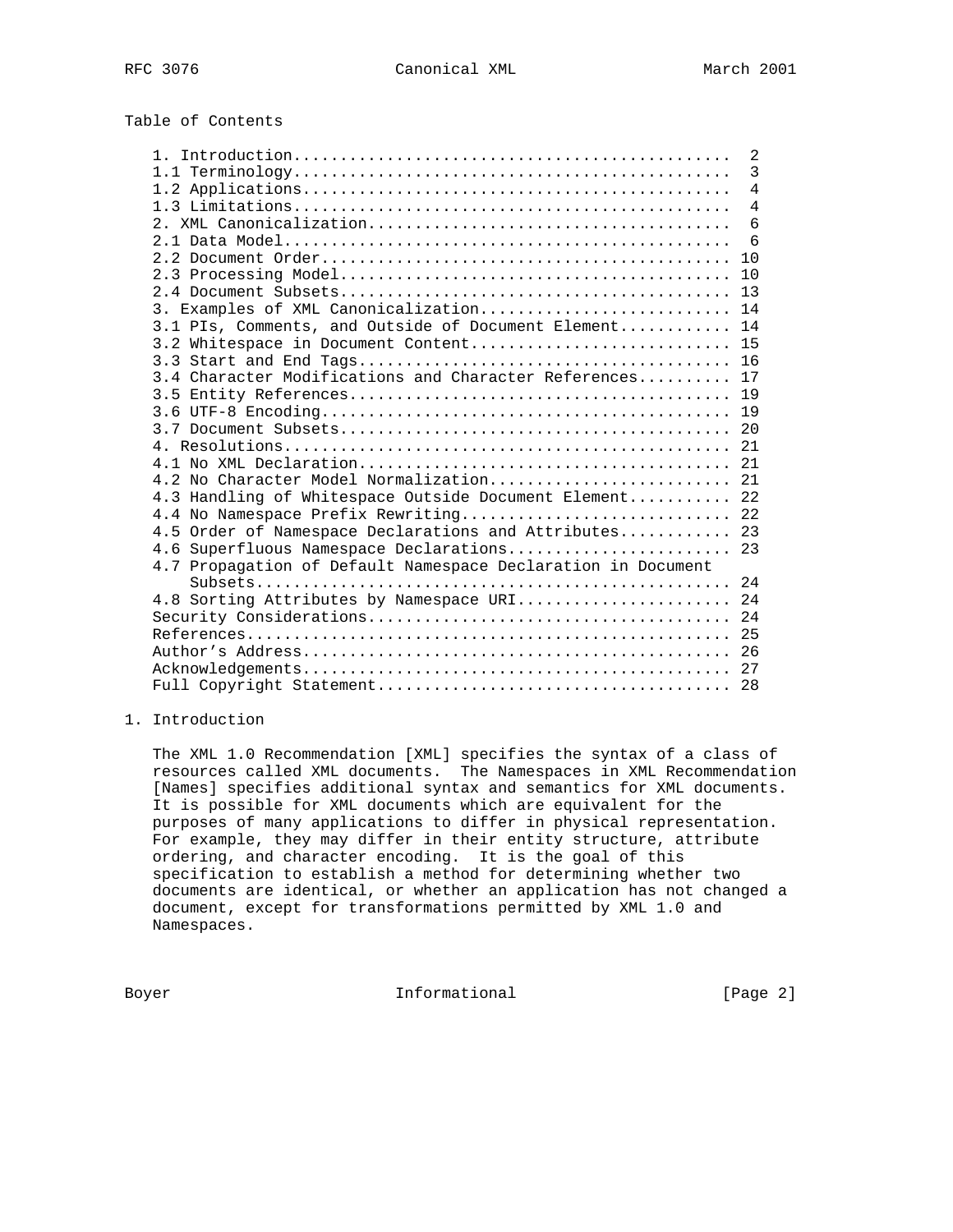## 1.1 Terminology

 The key words "MUST", "MUST NOT", "REQUIRED", "SHALL", "SHALL NOT", "SHOULD", "SHOULD NOT", "RECOMMENDED", "MAY", and "OPTIONAL" in this document are to be interpreted as described in RFC 2119 [Keywords].

See [Names] for the definition of QName.

 A document subset is a portion of an XML document indicated by a node-set that may not include all of the nodes in the document.

 The canonical form of an XML document is physical representation of the document produced by the method described in this specification. The changes are summarized in the following list:

- \* The document is encoded in UTF-8
- \* Line breaks normalized to #xA on input, before parsing
- \* Attribute values are normalized, as if by a validating processor
- \* Character and parsed entity references are replaced
- \* CDATA sections are replaced with their character content
- \* The XML declaration and document type declaration (DTD) are removed
- \* Empty elements are converted to start-end tag pairs
- \* Whitespace outside of the document element and within start and end tags is normalized
- \* All whitespace in character content is retained (excluding characters removed during line feed normalization)
- \* Attribute value delimiters are set to quotation marks (double quotes)
- \* Special characters in attribute values and character content are replaced by character references
- \* Superfluous namespace declarations are removed from each element
- \* Default attributes are added to each element
- \* Lexicographic order is imposed on the namespace declarations and attributes of each element

 The term canonical XML refers to XML that is in canonical form. The XML canonicalization method is the algorithm defined by this specification that generates the canonical form of a given XML document or document subset. The term XML canonicalization refers to the process of applying the XML canonicalization method to an XML document or document subset.

 The XPath 1.0 Recommendation [XPath] defines the term node-set and specifies a data model for representing an input XML document as a set of nodes of various types (element, attribute, namespace, text,

Boyer Informational [Page 3]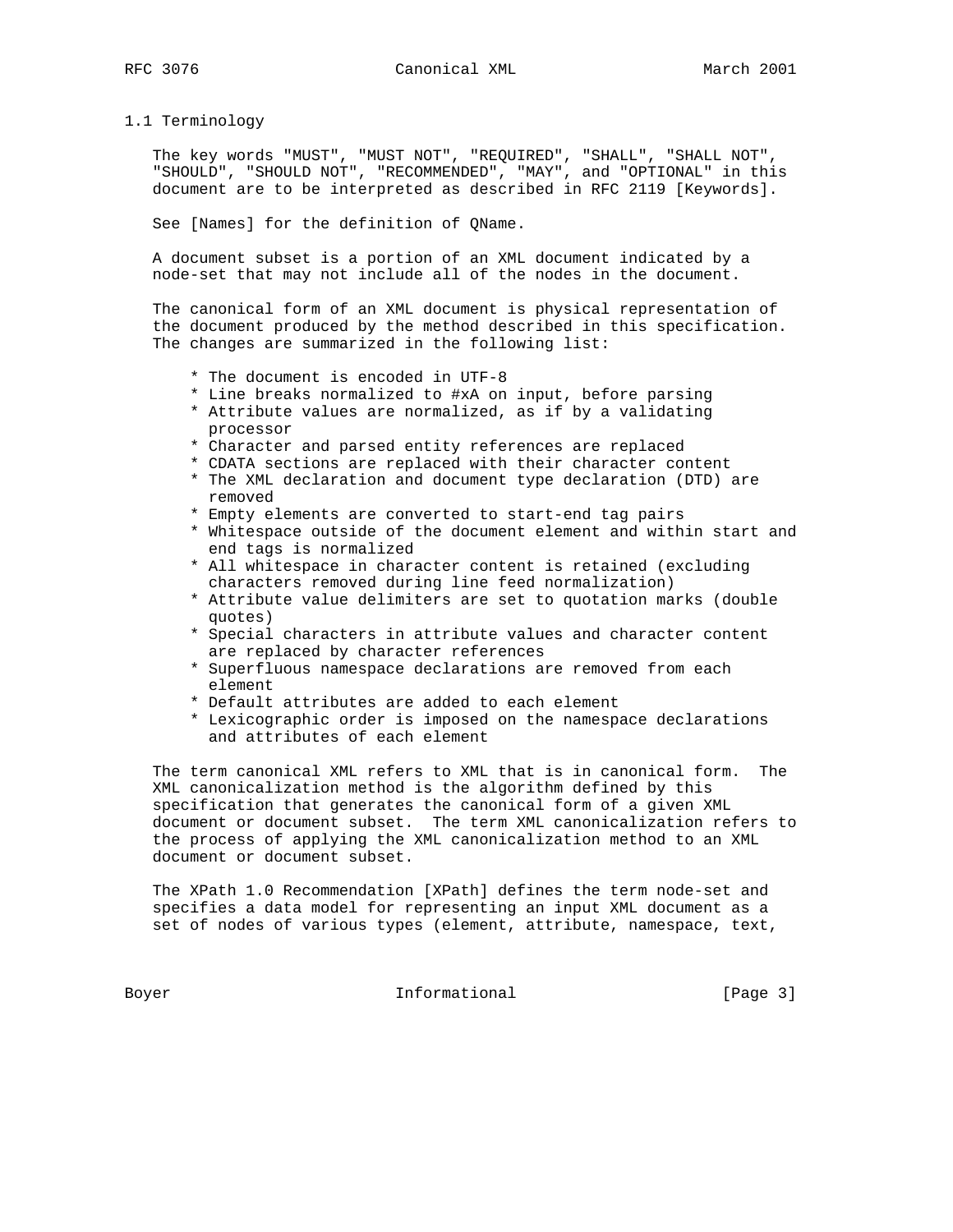comment, processing instruction, and root). The nodes are included in or excluded from a node-set based on the evaluation of an expression. Within this specification, a node-set is used to directly indicate whether or not each node should be rendered in the canonical form (in this sense, it is used as a formal mathematical set). A node that is excluded from the set is not rendered in the canonical form being generated, even if its parent node is included in the node-set. However, an omitted node may still impact the rendering of its descendants (e.g., by augmenting the namespace context of the descendants).

### 1.2 Applications

 Since the XML 1.0 Recommendation [XML] and the Namespaces in XML Recommendation [Names] define multiple syntactic methods for expressing the same information, XML applications tend to take liberties with changes that have no impact on the information content of the document. XML canonicalization is designed to be useful to applications that require the ability to test whether the information content of a document or document subset has been changed. This is done by comparing the canonical form of the original document before application processing with the canonical form of the document result of the application processing.

 For example, a digital signature over the canonical form of an XML document or document subset would allow the signature digest calculations to be oblivious to changes in the original document's physical representation, provided that the changes are defined to be logically equivalent by the XML 1.0 or Namespaces in XML. During signature generation, the digest is computed over the canonical form of the document. The document is then transferred to the relying party, which validates the signature by reading the document and computing a digest of the canonical form of the received document. The equivalence of the digests computed by the signing and relying parties (and hence the equivalence of the canonical forms over which they were computed) ensures that the information content of the document has not been altered since it was signed.

#### 1.3 Limitations

 Two XML documents may have differing information content that is nonetheless logically equivalent within a given application context. Although two XML documents are equivalent (aside from limitations given in this section) if their canonical forms are identical, it is not a goal of this work to establish a method such that two XML documents are equivalent if and only if their canonical forms are identical. Such a method is unachievable, in part due to application-specific rules such as those governing unimportant

Boyer Informational [Page 4]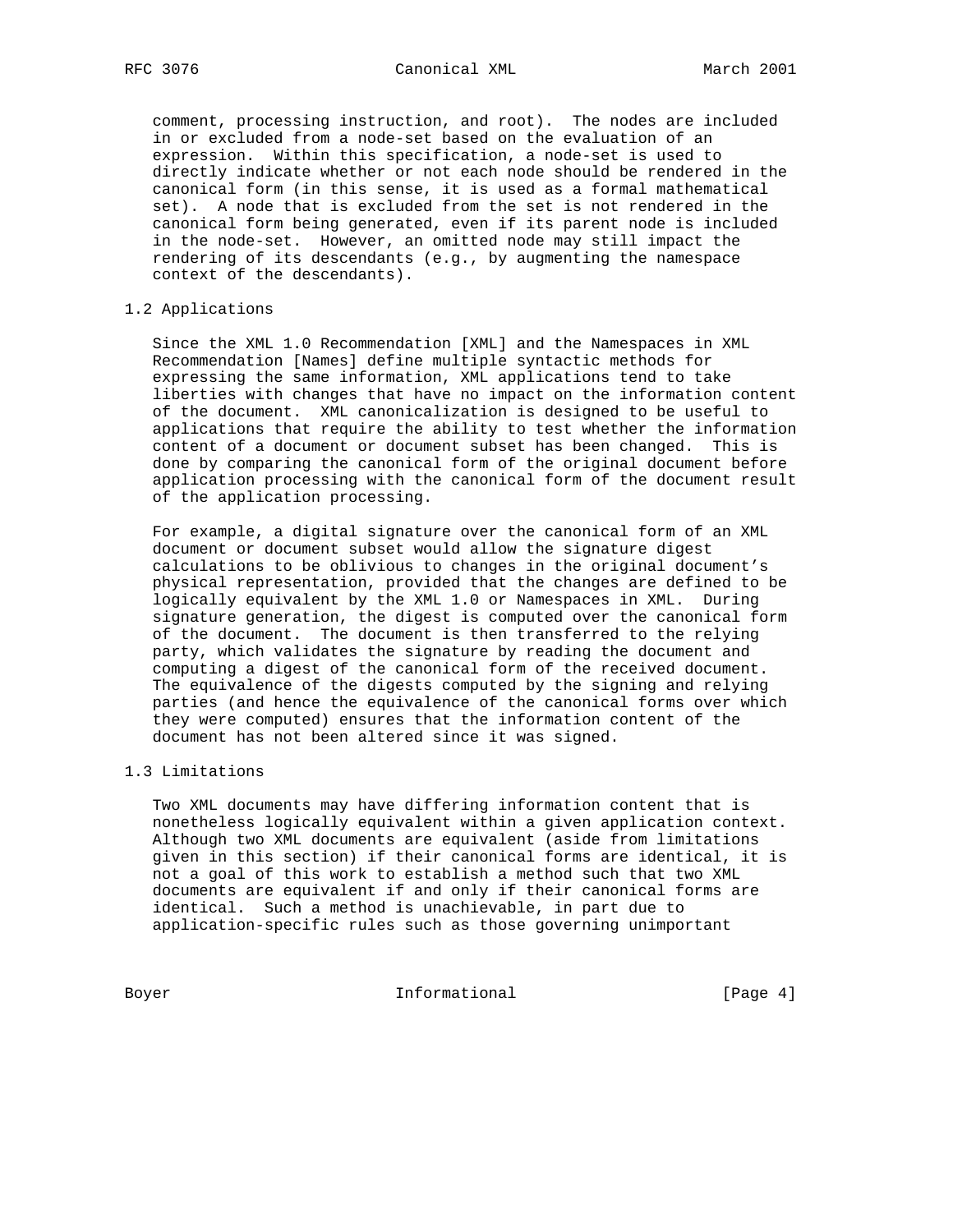whitespace and equivalent data (e.g., <color>black</color> versus <color>rgb(0,0,0)</color>). There are also equivalencies established by other W3C Recommendations and Working Drafts. Accounting for these additional equivalence rules is beyond the scope of this work. They can be applied by the application or become the subject of future specifications.

 The canonical form of an XML document may not be completely operational within the application context, though the circumstances under which this occurs are unusual. This problem may be of concern in certain applications since the canonical form of a document and the canonical form of the canonical form of the document are equivalent. For example, in a digital signature application, the canonical form can be substituted for the original document without changing the digest calculation. However, the security risk only occurs in the unusual circumstances described below, which can all be resolved or at least detected prior to digital signature generation.

 The difficulties arise due to the loss of the following information not available in the data model:

- 1. base URI, especially in content derived from the replacement
- text of external general parsed entity references
- 2. notations and external unparsed entity references
- 3. attribute types in the document type declaration

 In the first case, note that a document containing a relative URI [URI] is only operational when accessed from a specific URI that provides the proper base URI. In addition, if the document contains external general parsed entity references to content containing relative URIs, then the relative URIs will not be operational in the canonical form, which replaces the entity reference with internal content (thereby implicitly changing the default base URI of that content). Both of these problems can typically be solved by adding support for the xml:base attribute [XBase] to the application, then adding appropriate xml:base attributes to document element and all top-level elements in external entities. In addition, applications often have an opportunity to resolve relative URIs prior to the need for a canonical form. For example, in a digital signature application, a document is often retrieved and processed prior to signature generation. The processing SHOULD create a new document in which relative URIs have been converted to absolute URIs, thereby mitigating any security risk for the new document.

 In the second case, the loss of external unparsed entity references and the notations that bind them to applications means that canonical forms cannot properly distinguish among XML documents that incorporate unparsed data via this mechanism. This is an unusual

Boyer **Informational Informational** [Page 5]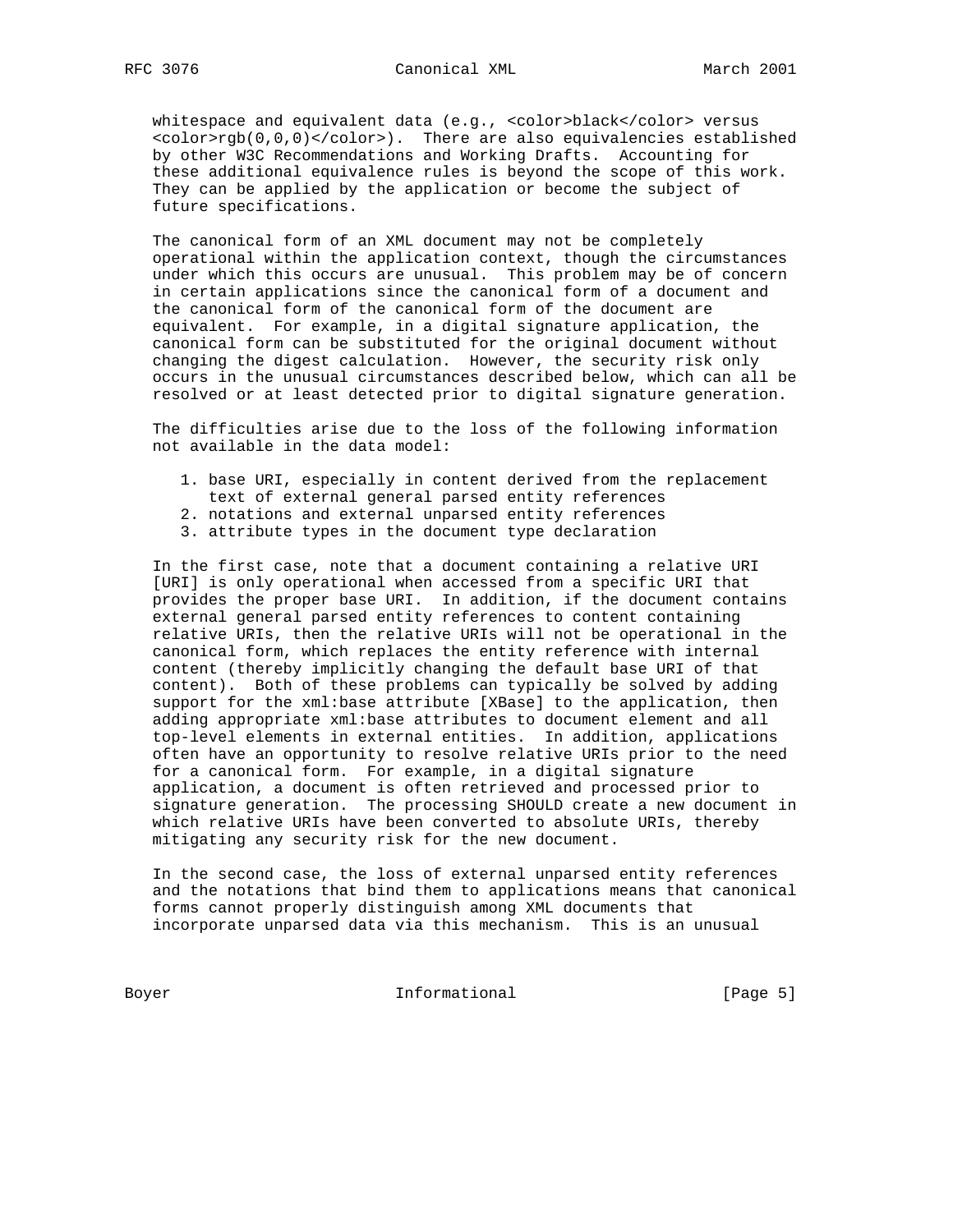case precisely because most XML processors currently discard the document type declaration, which discards the notation, the entity's binding to a URI, and the attribute type that binds the attribute value to an entity name. For documents that must be subjected to more than one XML processor, the XML design typically indicates a reference to unparsed data using a URI in the attribute value.

 In the third case, the loss of attribute types can affect the canonical form in different ways depending on the type. Attributes of type ID cease to be ID attributes. Hence, any XPath expressions that refer to the canonical form using the id() function cease to operate. The attribute types ENTITY and ENTITIES are not part of this case; they are covered in the second case above. Attributes of enumerated type and of type ID, IDREF, IDREFS, NMTOKEN, NMTOKENS, and NOTATION fail to be appropriately constrained during future attempts to change the attribute value if the canonical form replaces the original document during application processing. Applications can avoid the difficulties of this case by ensuring that an appropriate document type declaration is prepended prior to using the canonical form in further XML processing. This is likely to be an easy task since attribute lists are usually acquired from a standard external DTD subset, and any entity and notation declarations not also in the external DTD subset are typically constructed from application configuration information and added to the internal DTD subset.

 While these limitations are not severe, it would be possible to resolve them in a future version of XML canonicalization if, for example, a new version of XPath were created based on the XML Information Set [Infoset] currently under development at the W3C.

- 2. XML Canonicalization
- 2.1 Data Model

 The data model defined in the XPath 1.0 Recommendation [XPath] is used to represent the input XML document or document subset. Implementations SHOULD but need not be based on an XPath implementation. XML canonicalization is defined in terms of the XPath definition of a node-set, and implementations MUST produce equivalent results.

 The first parameter of input to the XML canonicalization method is either an XPath node-set or an octet stream containing a well-formed XML document. Implementations MUST support the octet stream input and SHOULD also support the document subset feature via node-set input. For the purpose of describing canonicalization in terms of an XPath node-set, this section describes how an octet stream is converted to an XPath node-set.

Boyer **Informational Informational** [Page 6]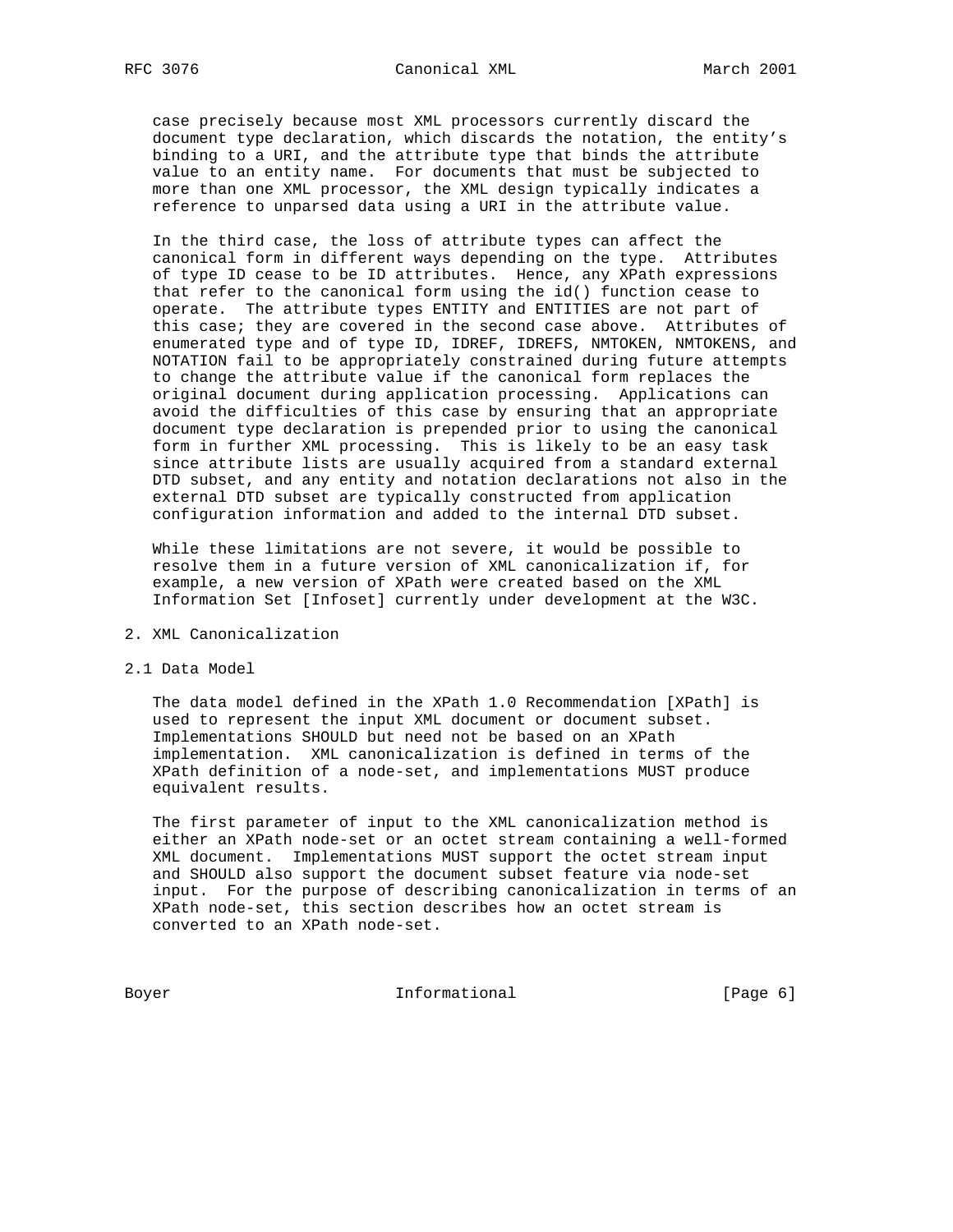The second parameter of input to the XML canonicalization method is a boolean flag indicating whether or not comments should be included in the canonical form output by the XML canonicalization method. If a canonical form contains comments corresponding to the comment nodes in the input node-set, the result is called canonical XML with comments. Note that the XPath data model does not create comment nodes for comments appearing within the document type declaration (DTD). Implementations are REQUIRED to be capable of producing canonical XML excluding all comments that may have appeared in the input document or document subset. Support for canonical XML with comments is RECOMMENDED.

 If an XML document must be converted to a node-set, XPath REQUIRES that an XML processor be used to create the nodes of its data model to fully represent the document. The XML processor performs the following tasks in order:

- 1. normalize line feeds
- 2. normalize attribute values
- 3. replace CDATA sections with their character content
- 4. resolve character and parsed entity references

 The input octet stream MUST contain a well-formed XML document, but the input need not be validated. However, the attribute value normalization and entity reference resolution MUST be performed in accordance with the behaviors of a validating XML processor. As well, nodes for default attributes (declared in the ATTLIST with an AttValue but not specified) are created in each element. Thus, the declarations in the document type declaration are used to help create the canonical form, even though the document type declaration is not retained in the canonical form.

 The XPath data model represents data using UCS characters. Implementations MUST use XML processors that support UTF-8 and UTF-16 and translate to the UCS character domain. For UTF-16, the leading byte order mark is treated as an artifact of encoding and stripped from the UCS character data (subsequent zero width non-breaking spaces appearing within the UTF-16 data are not removed) [UTF-16, Section 3.2]. Support for ISO-8859-1 encoding is RECOMMENDED, and all other character encodings are OPTIONAL.

 All whitespace within the root document element MUST be preserved (except for any #xD characters deleted by line delimiter normalization). This includes all whitespace in external entities. Whitespace outside of the root document element MUST be discarded.

Boyer **Informational Informational** [Page 7]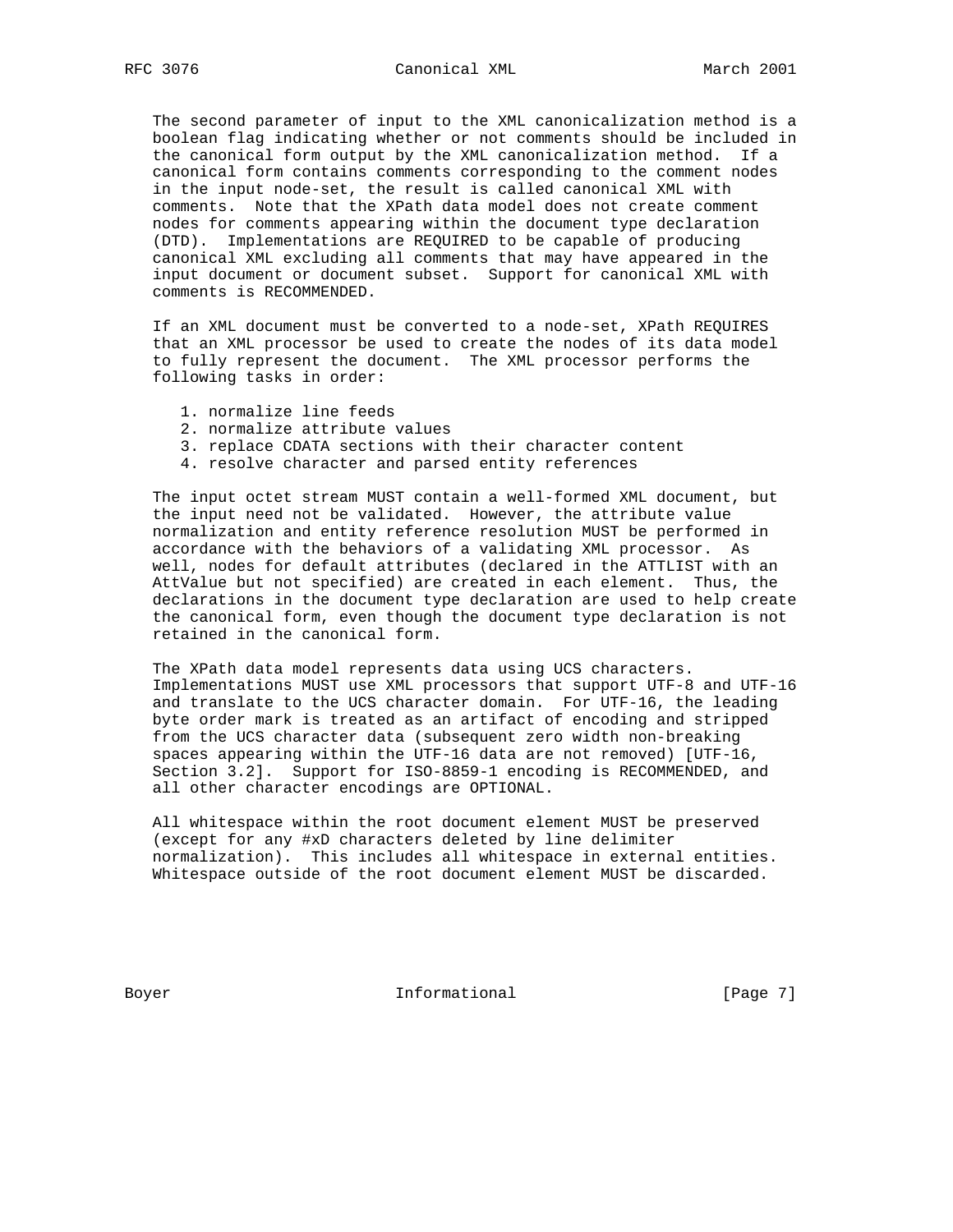In the XPath data model, there exist the following node types: root, element, comment, processing instruction, text, attribute and namespace. There exists a single root node whose children are processing instruction nodes and comment nodes to represent information outside of the document element (and outside of the document type declaration). The root node also has a single element node representing the top-level document element. Each element node can have child nodes of type element, text, processing instruction, and comment. The attributes and namespaces associated with an element are not considered to be child nodes of the element, but they are associated with the element by inclusion in the element's attribute and namespace axes. Note that attribute and namespace axes may not directly correspond to the text appearing in the element's start tag in the original document.

 Note: An element has attribute nodes to represent the non-namespace attribute declarations appearing in its start tag as well as nodes to represent the default attributes.

 By virtue of the XPath data model, XML canonicalization is namespace-aware [Names]. However, it cannot and therefore does not account for namespace equivalencies using namespace prefix rewriting (see explanation in Section 4). In the XPath data model, each element and attribute has a name returned by the function name() which can, at the discretion of the application, be the QName appearing in the original document. XML canonicalization REQUIRES that the XML processor retain sufficient information such that the QName of the element as it appeared in the original document can be provided.

 Note: An element E has namespace nodes that represent its namespace declarations as well as any namespace declarations made by its ancestors that have not been overridden in E's declarations, the default namespace if it is non-empty, and the declaration of the prefix xml. nn Note: This specification supports the recent XML plenary decision to

 deprecate relative namespace URIs as follows: implementations of XML canonicalization MUST report an operation failure on documents containing relative namespace URIs. XML canonicalization MUST NOT be implemented with an XML parser that converts relative URIs to absolute URIs.

 Character content is represented in the XPath data model with text nodes. All consecutive characters are placed into a single text node. Furthermore, the text node's characters are represented in the UCS character domain. The XML canonicalization method does not perform character model normalization (see explanation in Section 4). However, the XML processor used to prepare the XPath data model input

Boyer Informational [Page 8]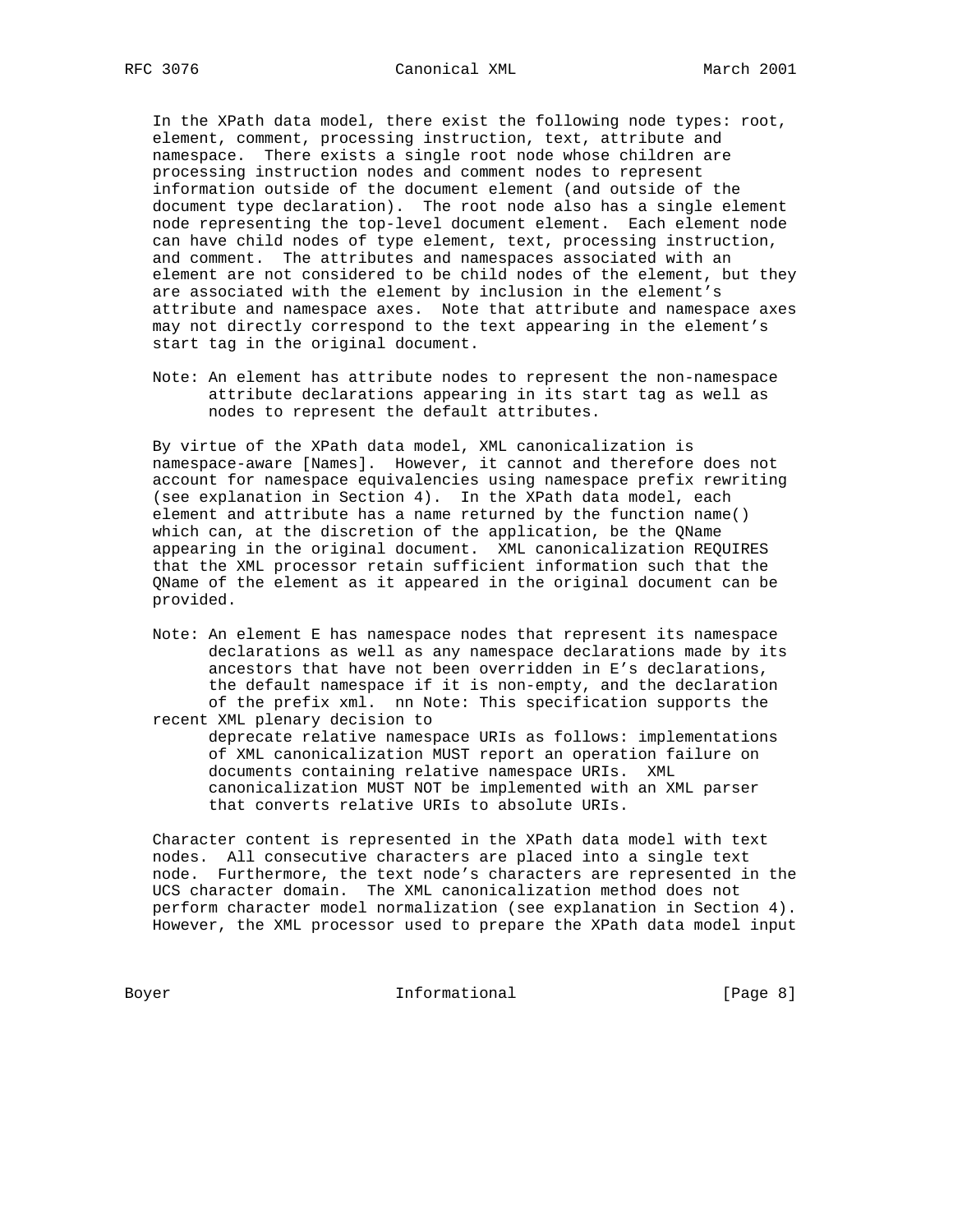is REQUIRED to use Normalization Form C [NFC, NFC-Corrigendum] when converting an XML document to the UCS character domain from any encoding that is not UCS-based (currently, UCS-based encodings include UTF-8, UTF-16, UTF-16BE, and UTF-16LE, UCS-2, and UCS-4).

 Since XML canonicalization converts an XPath node-set into a canonical form, the first parameter MUST either be an XPath node-set or it must be converted from an octet stream to a node-set by performing the XML processing necessary to create the XPath nodes described above, then setting an initial XPath evaluation context of:

- \* A context node, initialized to the root node of the input XML document.
- \* A context position, initialized to 1.
- \* A context size, initialized to 1.
- \* Any library of functions conforming to the XPath Recommendation.
- \* An empty set of variable bindings.
- \* An empty set of namespace declarations.

and evaluating the following default expression:

 Comment Parameter Value Default XPath Expression ----------------------- ------------------------

Without (false):

 $\left(\frac{1}{\cdot}, \frac{1}{\cdot}, \frac{1}{\cdot}\right)$  //namespace::\*)[not(self::comment())]

With (true):

 $(///. | //@* | //namespace::*)$ 

 The expressions in this table generate a node-set containing every node of the XML document (except the comments if the comment parameter value is false).

 If the input is an XPath node-set, then the node-set must explicitly contain every node to be rendered to the canonical form. For example, the result of the XPath expression id("E") is a node-set containing only the node corresponding to the element with an ID attribute value of "E". Since none of its descendant nodes, attribute nodes and namespace nodes are in the set, the canonical form would consist solely of the element's start and end tags, less the attribute and namespace declarations, with no internal content. Section 3.7 exemplifies how to serialize an identified element along with its internal content, attributes and namespace declarations.

Boyer **Informational Informational** [Page 9]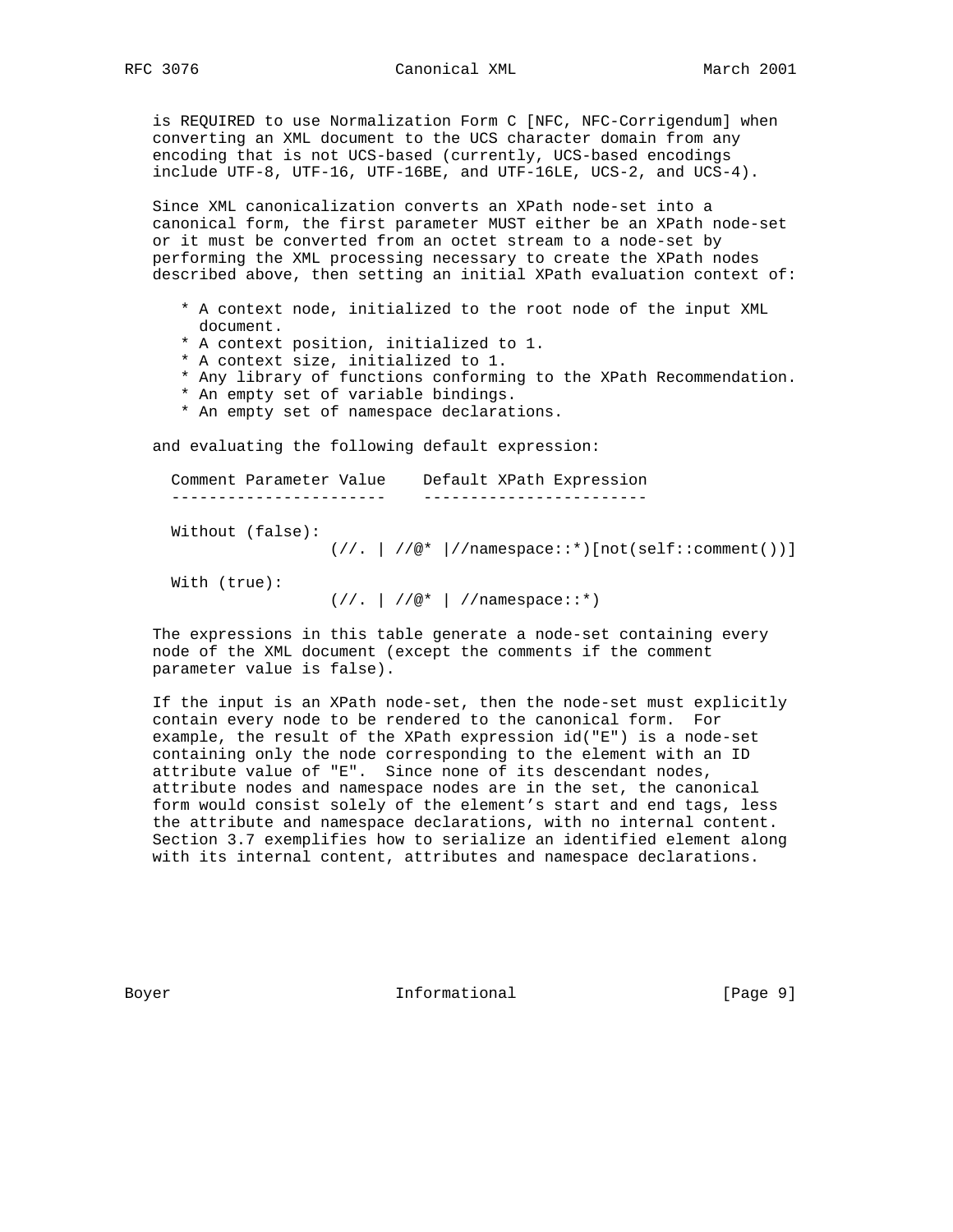#### 2.2 Document Order

 Although an XPath node-set is defined to be unordered, the XPath 1.0 Recommendation [XPath] defines the term document order to be the order in which the first character of the XML representation of each node occurs in the XML representation of the document after expansion of general entities, except for namespace and attribute nodes whose document order is application-dependent.

 The XML canonicalization method processes a node-set by imposing the following additional document order rules on the namespace and attribute nodes of each element:

- \* An element's namespace and attribute nodes have a document order position greater than the element but less than any child node of the element.
- \* Namespace nodes have a lesser document order position than attribute nodes.
- \* An element's namespace nodes are sorted lexicographically by local name (the default namespace node, if one exists, has no local name and is therefore lexicographically least).
- \* An element's attribute nodes are sorted lexicographically with namespace URI as the primary key and local name as the secondary key (an empty namespace URI is lexicographically least).

 Lexicographic comparison, which orders strings from least to greatest alphabetically, is based on the UCS codepoint values, which is equivalent to lexicographic ordering based on UTF-8.

#### 2.3 Processing Model

 The XPath node-set is converted into an octet stream, the canonical form, by generating the representative UCS characters for each node in the node-set in ascending document order, then encoding the result in UTF-8 (without a leading byte order mark). No node is processed more than once. Note that processing an element node E includes the processing of all members of the node-set for which E is an ancestor. Therefore, directly after the representative text for E is generated, E and all nodes for which E is an ancestor are removed from the node-set (or some logically equivalent operation occurs such that the node-set's next node in document order has not been processed). Note, however, that an element node is not removed from the node-set until after its children are processed.

 The result of processing a node depends on its type and on whether or not it is in the node-set. If a node is not in the node-set, then no text is generated for the node except for the result of processing

Boyer 10 Informational [Page 10]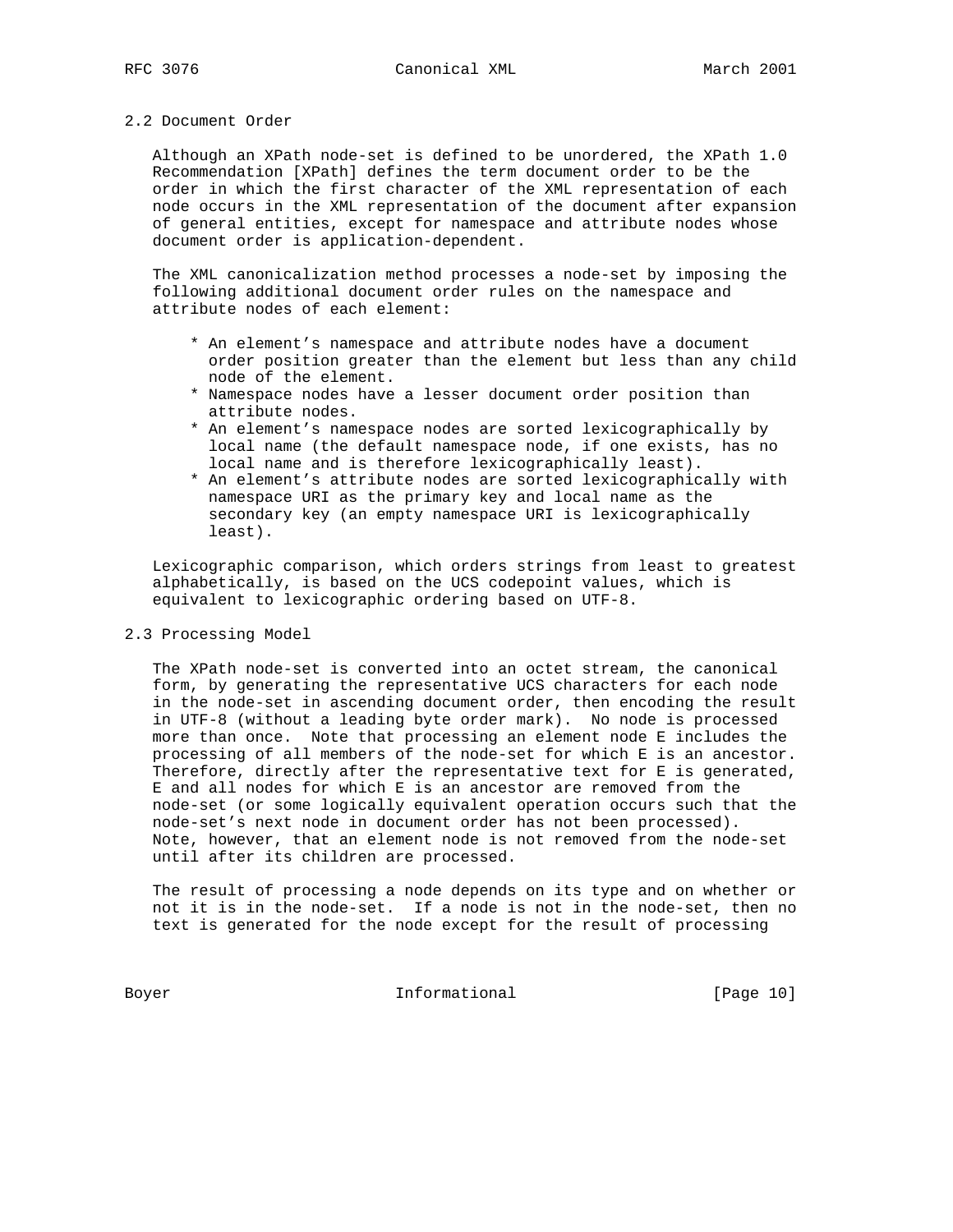its namespace and attribute axes (elements only) and its children (elements and the root node). If the node is in the node-set, then text is generated to represent the node in the canonical form in addition to the text generated by processing the node's namespace and attribute axes and child nodes.

 Note: The node-set is treated as a set of nodes, not a list of subtrees. To canonicalize an element including its namespaces, attributes, and content, the node-set must actually contain all of the nodes corresponding to these parts of the document, not just the element node.

 The text generated for a node is dependent on the node type and given in the following list:

- \* Root Node- The root node is the parent of the top-level document element. The result of processing each of its child nodes that is in the node-set in document order. The root node does not generate a byte order mark, XML declaration, nor anything from within the document type declaration.
- \* Element Nodes- If the element is not in the node-set, then the result is obtained by processing the namespace axis, then the attribute axis, then processing the child nodes of the element that are in the node-set (in document order). If the element is in the node-set, then the result is an open angle bracket (<), the element QName, the result of processing the namespace axis, the result of processing the attribute axis, a close angle bracket (>), the result of processing the child nodes of the element that are in the node-set (in document order), an open angle bracket, a forward slash (/), the element QName, and a close angle bracket.
	- o Namespace Axis- Consider a list L containing only namespace nodes in the axis and in the node-set in lexicographic order (ascending). To begin processing L, if the first node is not the default namespace node (a node with no namespace URI and no local name), then generate a space followed by xmlns="" if and only if the following conditions are met:
		- + the element E that owns the axis is in the node-set
		- + The nearest ancestor element of E in the node-set has a default namespace node in the node-set (default namespace nodes always have non-empty values in XPath)

\*

Boyer **Informational** [Page 11]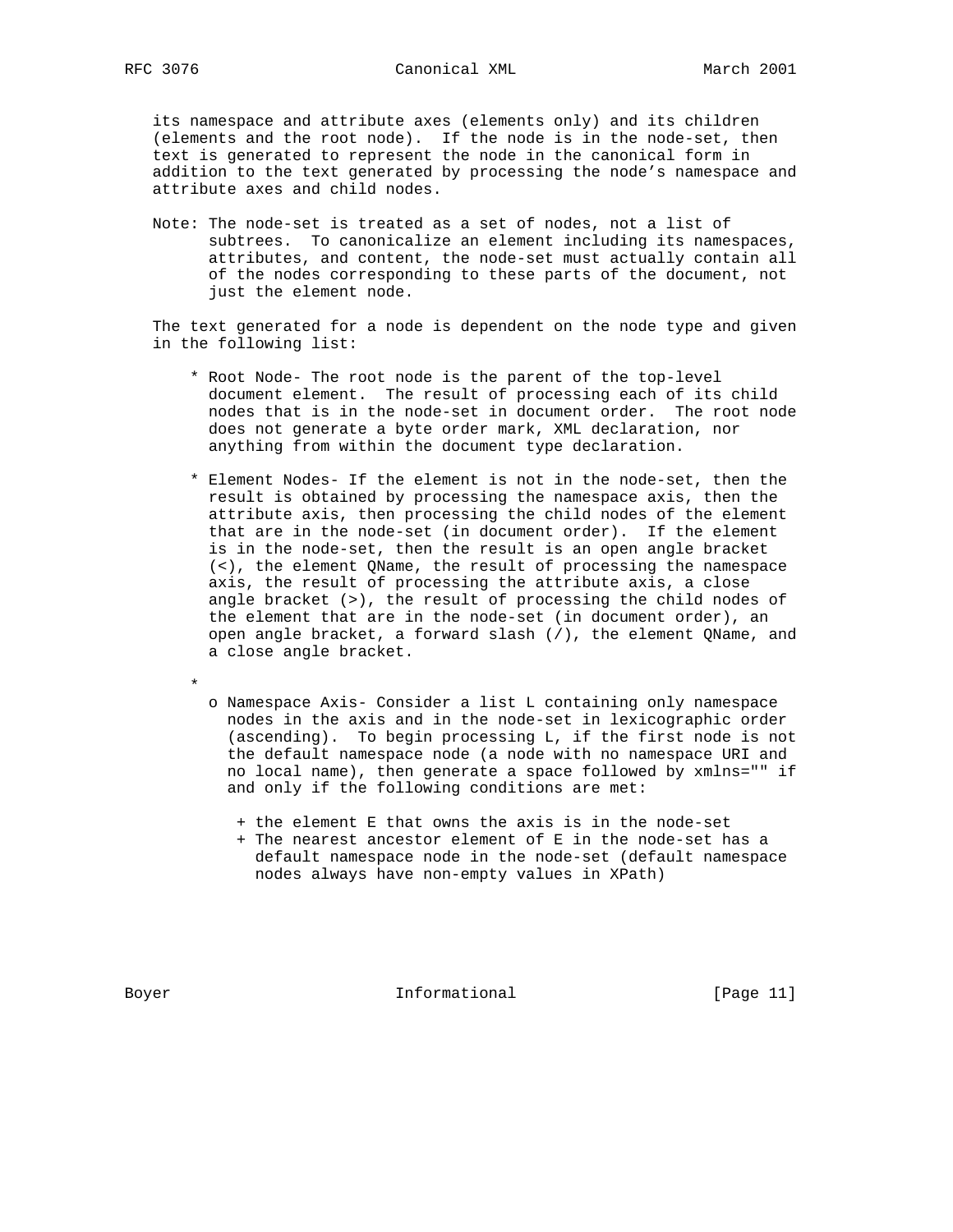The latter condition eliminates unnecessary occurrences of xmlns="" in the canonical form since an element only receives an xmlns="" if its default namespace is empty and if it has an immediate parent in the canonical form that has a non empty default namespace. To finish processing L, simply process every namespace node in L, except omit namespace node with local name xml, which defines the xml prefix, if its string value is http://www.w3.org/XML/1998/namespace.

- o Attribute Axis- In lexicographic order (ascending), process each node that is in the element's attribute axis and in the node-set.
- \* Namespace Nodes- A namespace node N is ignored if the nearest ancestor element of the node's parent element that is in the node-set has a namespace node in the node-set with the same local name and value as N. Otherwise, process the namespace node N in the same way as an attribute node, except assign the local name xmlns to the default namespace node if it exists (in XPath, the default namespace node has an empty URI and local name).
- \* Attribute Nodes- a space, the node's QName, an equals sign, an open quotation mark (double quote), the modified string value, and a close quotation mark (double quote). The string value of the node is modified by replacing all ampersands  $(\&)$  with  $\& i$ , all open angle brackets (<) with  $\< i$ , all quotation mark (double quote) characters with  $\&$ quot;, and the whitespace characters #x9, #xA, and #xD, with character references. The character references are written in uppercase hexadecimal with no leading zeroes (for example, #xD is represented by the character reference 
).
- \* Text Nodes- the string value, except all ampersands are replaced by &, all open angle brackets (<) are replaced by  $<1$ , all closing angle brackets (>) are replaced by  $>0$ , and all #xD characters are replaced by 
.
- \* Processing Instruction (PI) Nodes- The opening PI symbol (<?), the PI target name of the node, a leading space and the string value if it is not empty, and the closing PI symbol (?>). If the string value is empty, then the leading space is not added. Also, a trailing #xA is rendered after the closing PI symbol for PI children of the root node with a lesser document order than the document element, and a leading #xA is rendered before the opening PI symbol of PI children of the root node with a greater document order than the document element.

Boyer Informational [Page 12]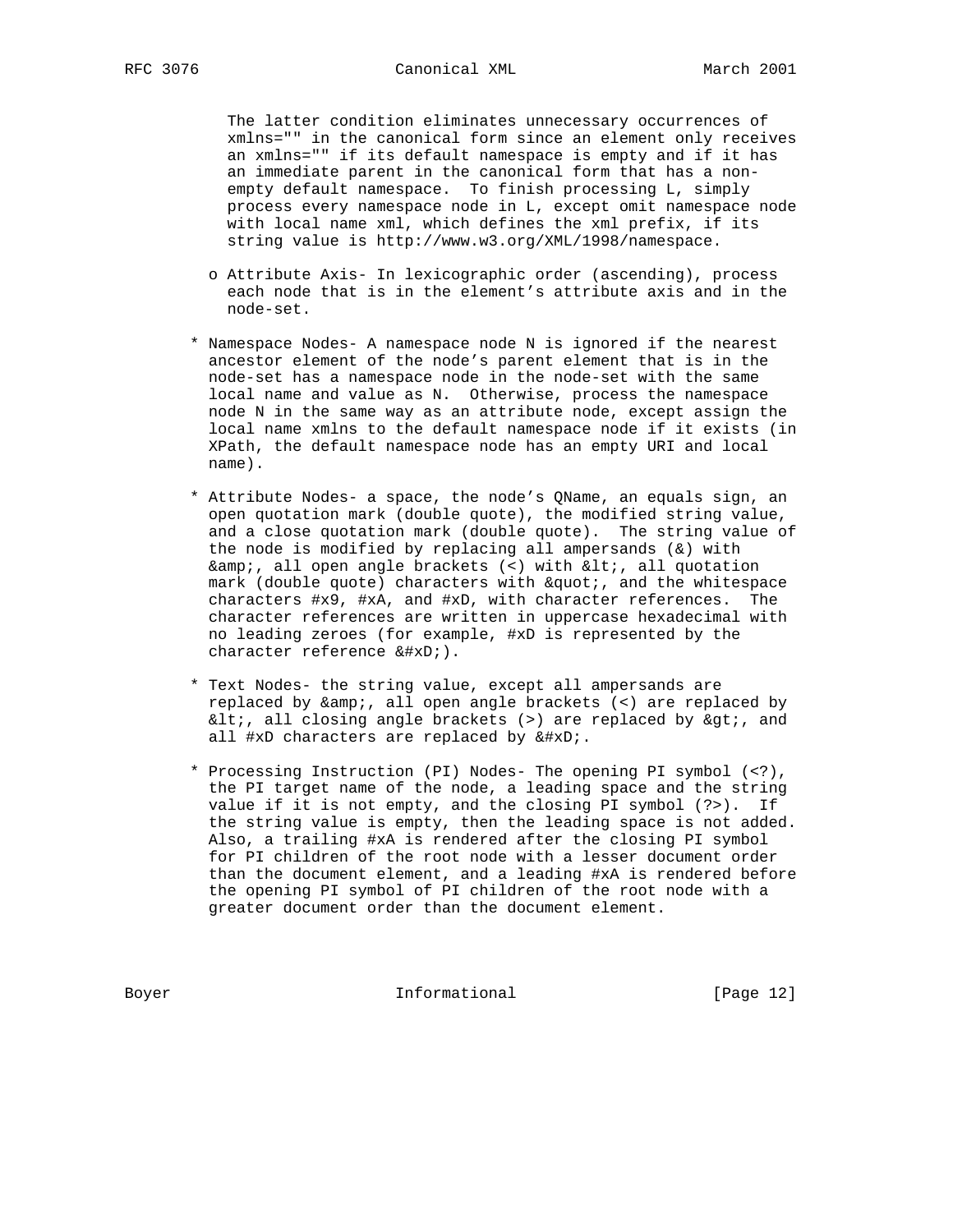\* Comment Nodes- Nothing if generating canonical XML without comments. For canonical XML with comments, generate the opening comment symbol (<!--), the string value of the node, and the closing comment symbol (-->). Also, a trailing #xA is rendered after the closing comment symbol for comment children of the root node with a lesser document order than the document element, and a leading #xA is rendered before the opening comment symbol of comment children of the root node with a greater document order than the document element. (Comment children of the root node represent comments outside of the top-level document element and outside of the document type declaration.)

 The QName of a node is either the local name if the namespace prefix string is empty or the namespace prefix, a colon, then the local name of the element. The namespace prefix used in the QName MUST be the same one which appeared in the input document.

2.4 Document Subsets

 Some applications require the ability to create a physical representation for an XML document subset (other than the one generated by default, which can be a proper subset of the document if the comments are omitted). Implementations of XML canonicalization that are based on XPath can provide this functionality with little additional overhead by accepting a node-set as input rather than an octet stream.

 The processing of an element node E MUST be modified slightly when an XPath node-set is given as input and the element's parent is omitted from the node-set. The method for processing the attribute axis of an element E in the node-set is enhanced. All element nodes along E's ancestor axis are examined for nearest occurrences of attributes in the xml namespace, such as xml:lang and xml:space (whether or not they are in the node-set). From this list of attributes, remove any that are in E's attribute axis (whether or not they are in the node set). Then, lexicographically merge this attribute list with the nodes of E's attribute axis that are in the node-set. The result of visiting the attribute axis is computed by processing the attribute nodes in this merged attribute list.

 Note: XML entities can derive application-specific meaning from anywhere in the XML markup as well as by rules not expressed in XML 1.0 and the Namespaces Recommendations. Clearly, these rules cannot be specified in this document, so the creator of the input node-set must be responsible for preserving the information necessary to capture the full semantics of the members of the resulting node-set.

Boyer 13]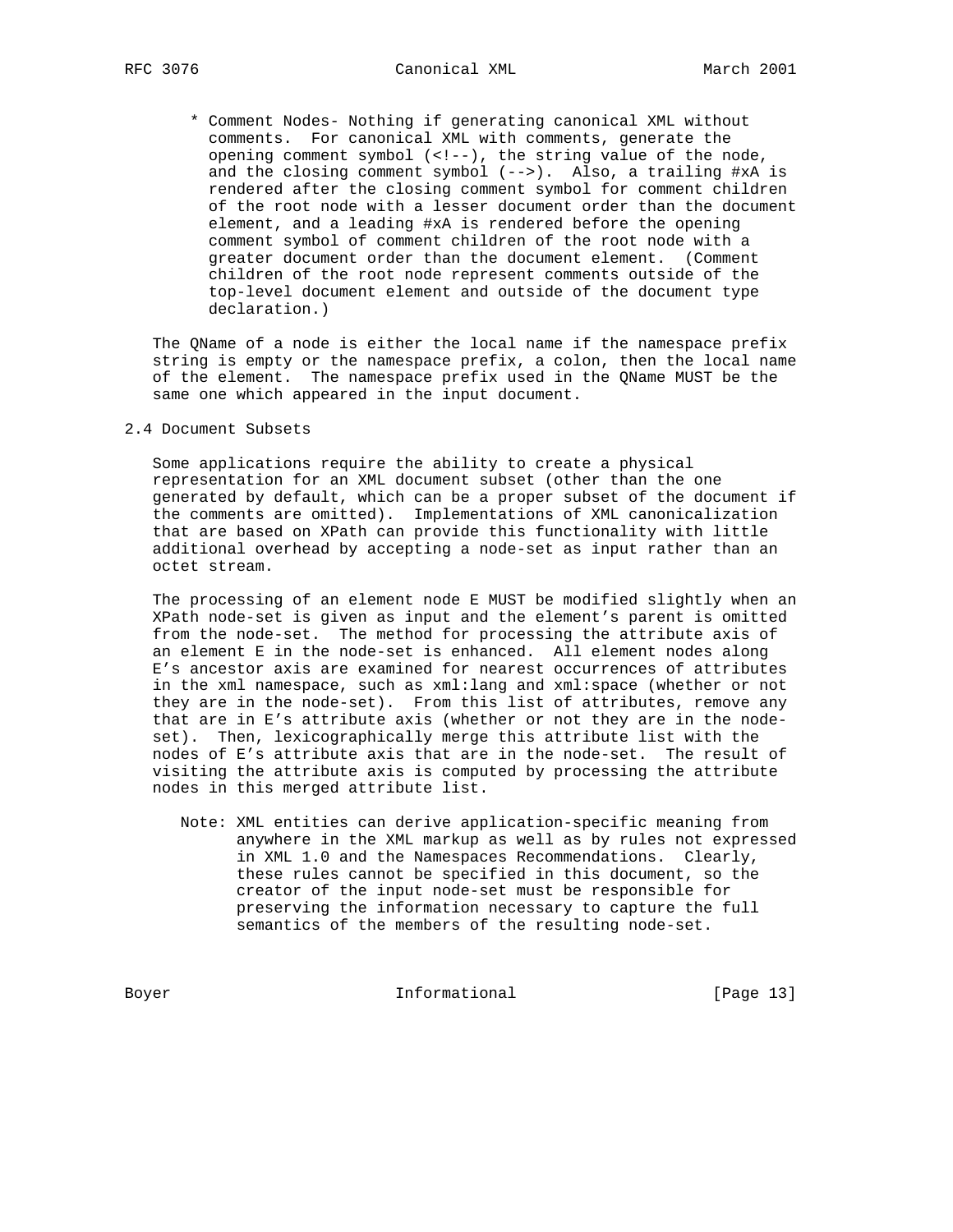The canonical XML generated for an entire XML document is well formed. The canonical form of an XML document subset may not be well-formed XML. However, since the canonical form may be subjected to further XML processing, most XPath node-sets provided for canonicalization will be designed to produce a canonical form that is a well-formed XML document or external general parsed entity. Whether from a full document or a document subset, if the canonical form is well-formed XML, then subsequent applications of the same XML canonicalization method to the canonical form make no changes.

3. Examples of XML Canonicalization

 The examples in this section assume a non-validating processor, primarily so that a document type declaration can be used to declare entities as well as default attributes and attributes of various types (such as ID and enumerated) without having to declare all attributes for all elements in the document. As well, one example contains an element that deliberately violates a validity constraint (because it is still well-formed).

3.1 PIs, Comments, and Outside of Document Element

 Input Document -------------- <?xml version="1.0"?> <?xml-stylesheet href="doc.xsl" type="text/xsl" ?> <!DOCTYPE doc SYSTEM "doc.dtd"> <doc>Hello, world!<!-- Comment 1 --></doc> <?pi-without-data ?>  $\leftarrow$   $\leftarrow$  Comment 2  $\leftarrow$  $\leftarrow$  :-- Comment 3 --> Canonical Form (uncommented) ---------------------------- <?xml-stylesheet href="doc.xsl" type="text/xsl" ?> <doc>Hello, world!</doc> <?pi-without-data?>

Boyer **Informational** [Page 14]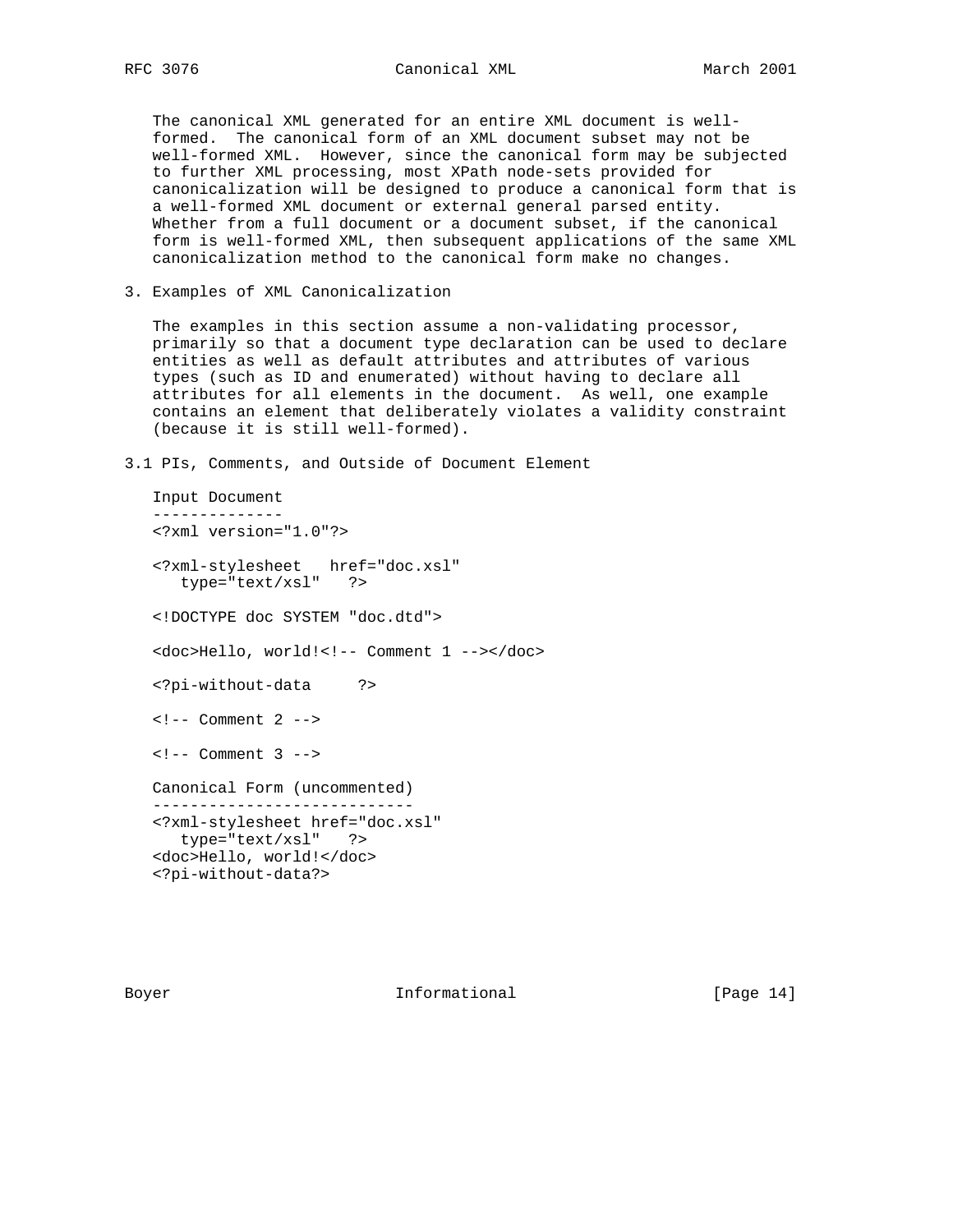```
 Canonical Form (commented)
 --------------------------
 <?xml-stylesheet href="doc.xsl"
    type="text/xsl" ?>
 <doc>Hello, world!<!-- Comment 1 --></doc>
 <?pi-without-data?>
 <!-- Comment 2 -->
\leftarrow ! -- Comment 3 -->
```
Demonstrates:

- \* Loss of XML declaration
- \* Loss of DTD
- \* Normalization of whitespace outside of document element (first character of both canonical forms is '<'; single line breaks separate PIs and comments outside of document element)
- \* Loss of whitespace between PITarget and its data \* Retention of whitespace inside PI data
- \* Comment removal from uncommented canonical form, including delimiter for comments outside document element (the last character in both canonical forms is '>')

3.2 Whitespace in Document Content

```
 Input Document
   --------------
   <doc>
 <clean> </clean>
 <dirty> A B </dirty>
      <mixed>
         A
         <clean> </clean>
        <sub>B</sub>
         <dirty> A B </dirty>
        \mathsf{C} </mixed>
   </doc>
   Canonical Form
   --------------
   <doc>
      <clean> </clean>
      <dirty> A B </dirty>
      <mixed>
         A
         <clean> </clean>
         B
         <dirty> A B </dirty>
```
Boyer **Informational** [Page 15]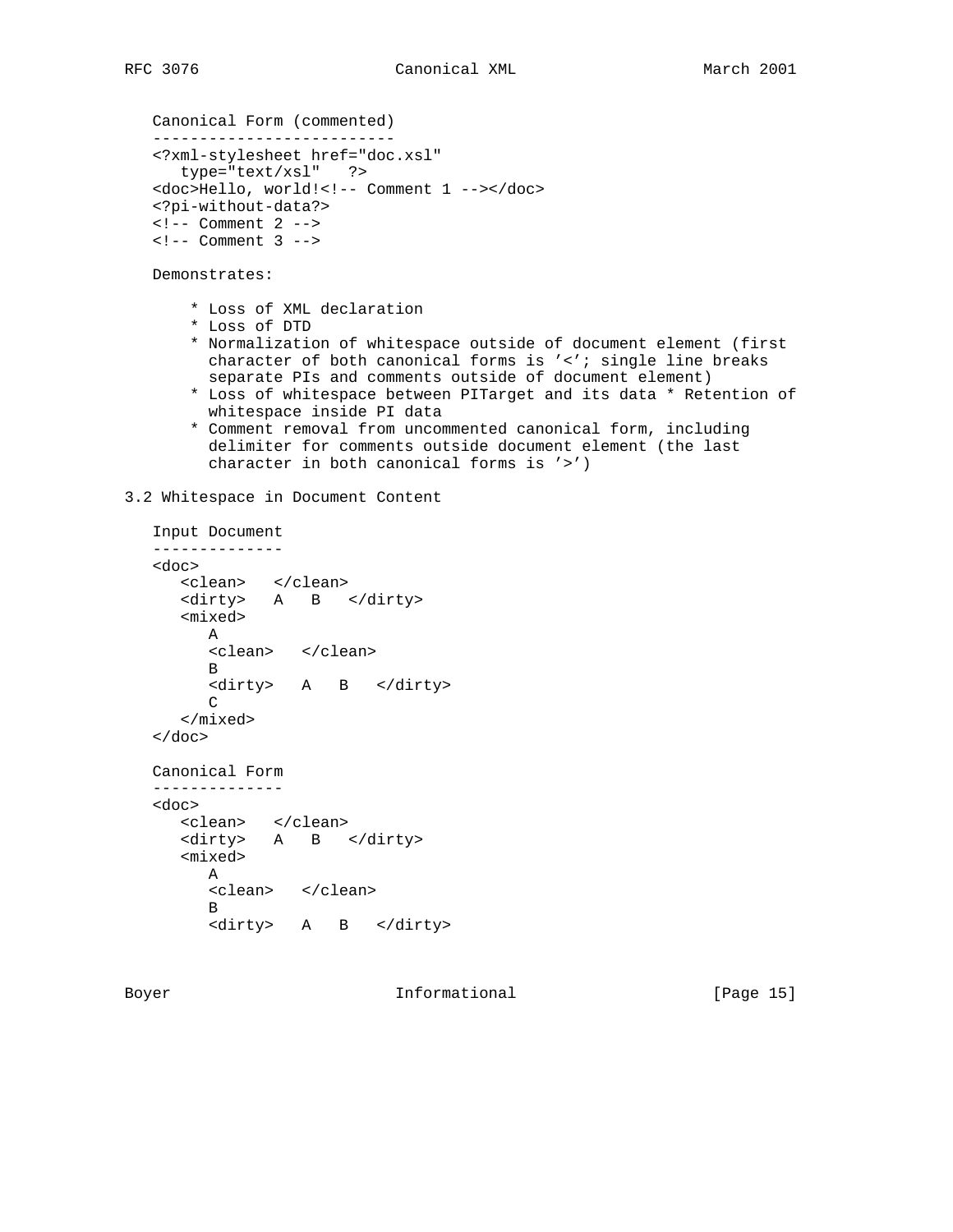```
 C
       </mixed>
    </doc>
    Demonstrates:
        * Retain all whitespace between consecutive start tags, clean or
         dirty
        * Retain all whitespace between consecutive end tags, clean or
         dirty
        * Retain all whitespace between end tag/start tag pair, clean or
          dirty
        * Retain all whitespace in character content, clean or dirty
    Note: In this example, the input document and canonical form are
          identical. Both end with '>' character.
3.3 Start and End Tags
Input Document
--------------
<!DOCTYPE doc [<!ATTLIST e9 attr CDATA "default">]>
<doc>
   \leqe1 />
   \langle e2 \rangle > < \angle e2 <e3 name = "elem3" id="elem3" />
 <e4 name="elem4" id="elem4" ></e4>
    <e5 a:attr="out" b:attr="sorted" attr2="all" attr="I'm"
        xmlns:b="http://www.ietf.org"
        xmlns:a="http://www.w3.org"
       xmlns="http://example.org"/>
    <e6 xmlns="" xmlns:a="http://www.w3.org">
        <e7 xmlns="http://www.ietf.org">
            <e8 xmlns="" xmlns:a="http://www.w3.org">
                <e9 xmlns="" xmlns:a="http://www.ietf.org"/>
           \langlee8>
       \langlee7>
   \langlee6>
</doc>
Canonical Form
--------------
<doc>
   <e1></e1>
   <e2></e2> <e3 id="elem3" name="elem3"></e3>
    <e4 id="elem4" name="elem4"></e4>
    <e5 xmlns="http://example.org" xmlns:a="http://www.w3.org"
```
Boyer **Informational** [Page 16]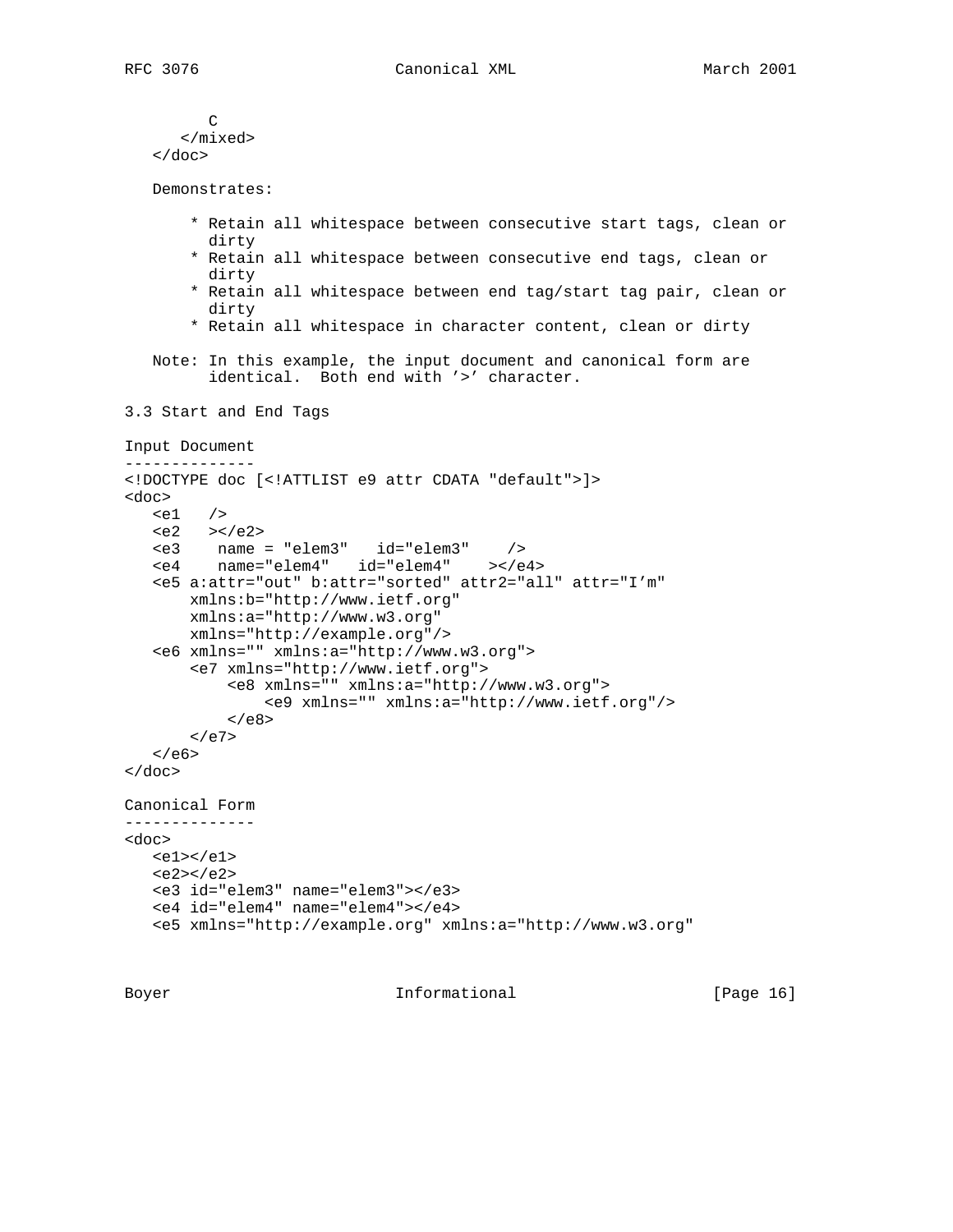```
xmlns:b="http://www.ietf.org" attr="I'm" attr2="all"
b:attr="sorted" a:attr="out"></e5>
    <e6 xmlns:a="http://www.w3.org">
        <e7 xmlns="http://www.ietf.org">
            <e8 xmlns="">
                <e9 xmlns:a="http://www.ietf.org" attr="default"></e9>
           </e8</e7\langle/e6>
</doc>
    Demonstrates:
          * Empty element conversion to start-end tag pair
          * Normalization of whitespace in start and end tags
          * Relative order of namespace and attribute axes
          * Lexicographic ordering of namespace and attribute axes
          * Retention of namespace prefixes from original document
          * Elimination of superfluous namespace declarations
          * Addition of default attribute
    Note: Some start tags in the canonical form are very long, but each
          start tag in this example is entirely on a single line.
    Note: In e5, b:attr precedes a:attr because the primary key is
          namespace URI not namespace prefix, and attr2 precedes b:attr
          because the default namespace is not applied to unqualified
          attributes (so the namespace URI for attr2 is empty).
3.4 Character Modifications and Character References
Input Document
--------------
<!DOCTYPE doc [
<!ATTLIST normId id ID #IMPLIED>
<!ATTLIST normNames attr NMTOKENS #IMPLIED>
]<doc>
   <text>First line&#x0d; &#10; Second line</text>
   <value>&#x32;</value>
    <compute><![CDATA[value>"0" && value<"10" ?"valid":"error"]]>
    </compute>
   <compute expr='value>"0" &amp; &amp; value&lt; "10"
?"valid":"error"'>valid</compute>
   \epsilon <norm attr=' \&apos; \&#x20; \&#13; \&#xa; \&#9; \&apos; '/>
   \epsilon <normNames attr=' A \&#x20; \&#13; \&#xa; \&#9; B '/>
    <normId id=' &apos; &#x20;&#13;&#xa;&#9; &apos; '/>
</doc>
```
Boyer **Informational Informational** [Page 17]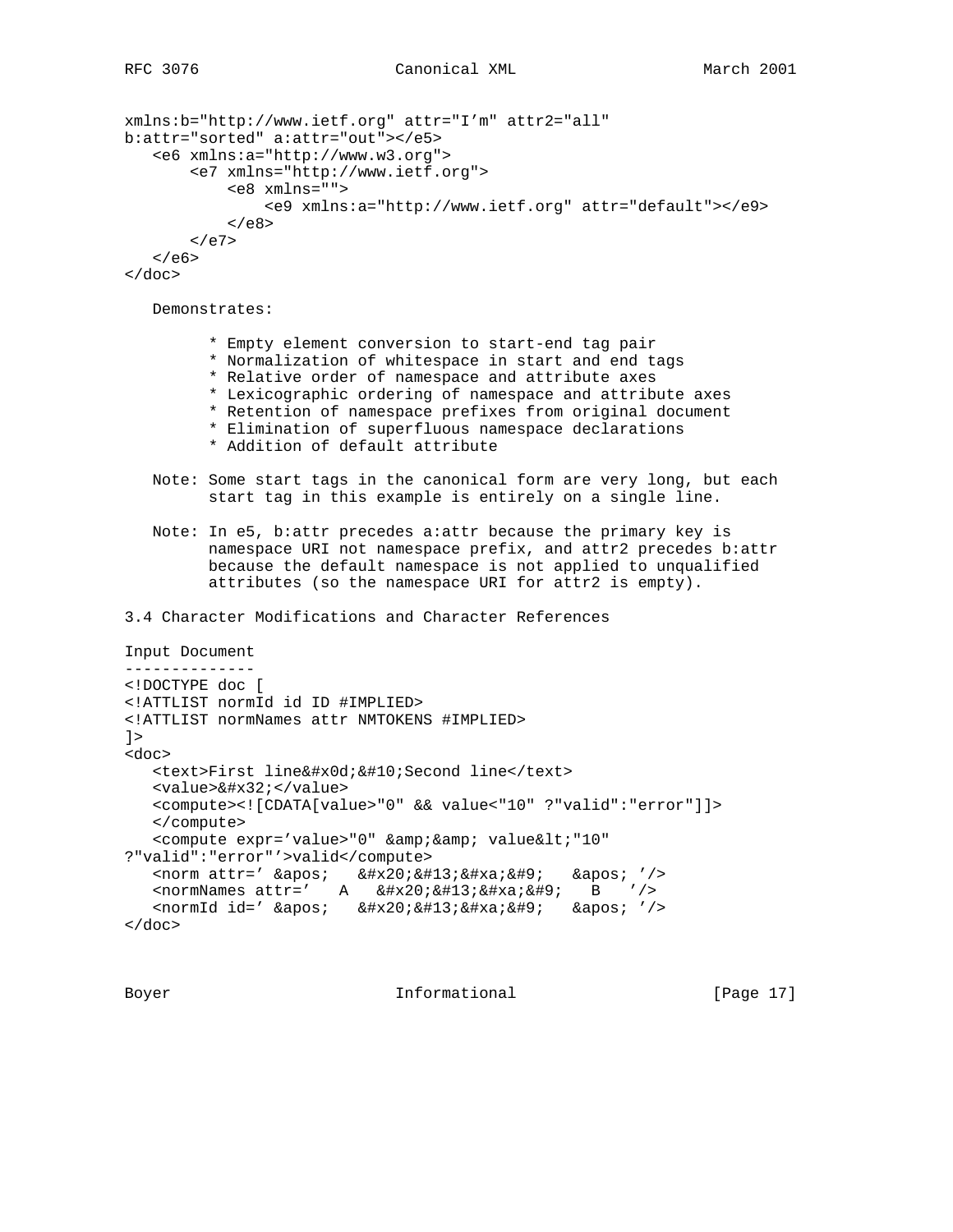```
Canonical Form
--------------
<doc>
    <text>First line&#xD;
Second line</text>
    <value>2</value>
   <compute>value&gt;"0" &amp; &amp; value&lt;"10" ?"valid":"error"
    </compute>
   <compute expr="value>&quot;0&quot; &amp;&amp; value&lt;&quot;10&quot;
?"
valid":"error"">valid</compute>
   <norm attr=" ' &#xD; &#xA; &#x9; ' "></norm>
   <normNames attr="A &#xD; &#xA; &#x9; B"></normNames>
   <normId id="' &#xD; &#xA; &#x9; '"></normId>
</doc>
   Demonstrates:
        * Character reference replacement
        * Attribute value delimiters set to quotation marks (double
         quotes)
        * Attribute value normalization
        * CDATA section replacement
        * Encoding of special characters as character references in
        attribute values (\&i, \&lt;, \", \
, \
, \	)
        * Encoding of special characters as character references in text
         (\& i, \& 1t; \& 1t; \& g; t; \& #xD; ) Note: The last element, normId, is well-formed but violates a
          validity constraint for attributes of type ID. For testing
          canonical XML implementations based on validating processors,
          remove the line containing this element from the input and
          canonical form. In general, XML consumers should be
          discouraged from using this feature of XML.
```
- Note: Whitespace characters references other than  $\ i$  are not affected by attribute value normalization [XML].
- Note: In the canonical form, the value of the attribute named attr in the element norm begins with a space, a single quote, then four spaces before the first character reference.
- Note: The expr attribute of the second compute element contains no line breaks.

Boyer **Informational** [Page 18]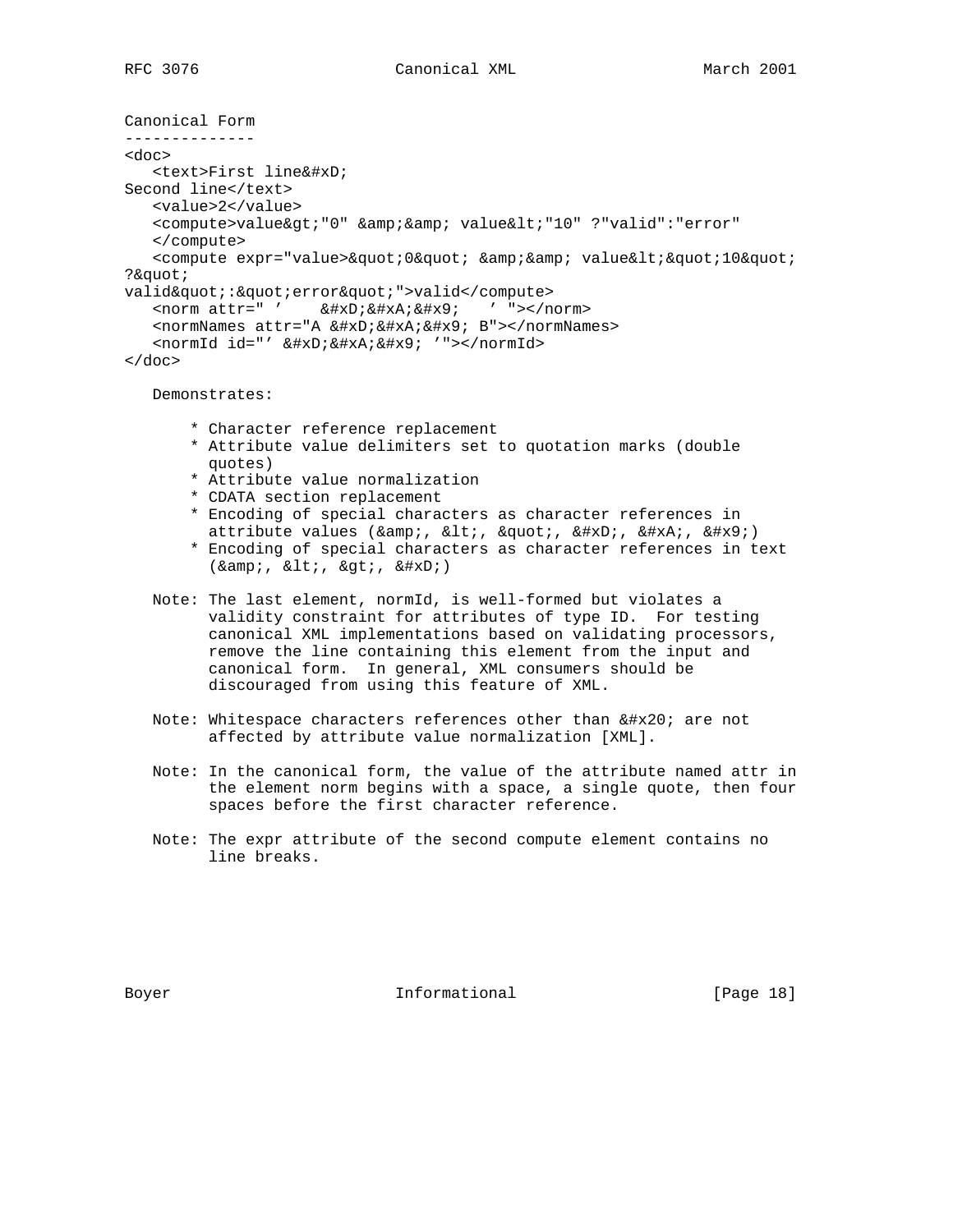```
3.5 Entity References
```

```
 Input Document
    --------------
    <!DOCTYPE doc [
    <!ATTLIST doc attrExtEnt ENTITY #IMPLIED>
    <!ENTITY ent1 "Hello">
    <!ENTITY ent2 SYSTEM "world.txt">
    <!ENTITY entExt SYSTEM "earth.gif" NDATA gif>
    <!NOTATION gif SYSTEM "viewgif.exe">
   ] <doc attrExtEnt="entExt">
      &ent1;, &ent2;!
    </doc>
    <!-- Let world.txt contain "world" (excluding the quotes) -->
   Canonical Form (uncommented)
    ----------------------------
    <doc attrExtEnt="entExt">
      Hello, world!
   \langle doc>
   Demonstrates:
        * Internal parsed entity reference replacement
        * External parsed entity reference replacement (including
          whitespace outside elements and PIs)
        * External unparsed entity reference
3.6 UTF-8 Encoding
    Input Document
    --------------
    <?xml version="1.0" encoding="ISO-8859-1"?>
   <doc>©</doc>
   Canonical Form
    --------------
    <doc>#xC2#xA9</doc>
   Demonstrates:
          * Effect of transcoding from a sample encoding to UTF-8
```
Boyer **Informational** [Page 19]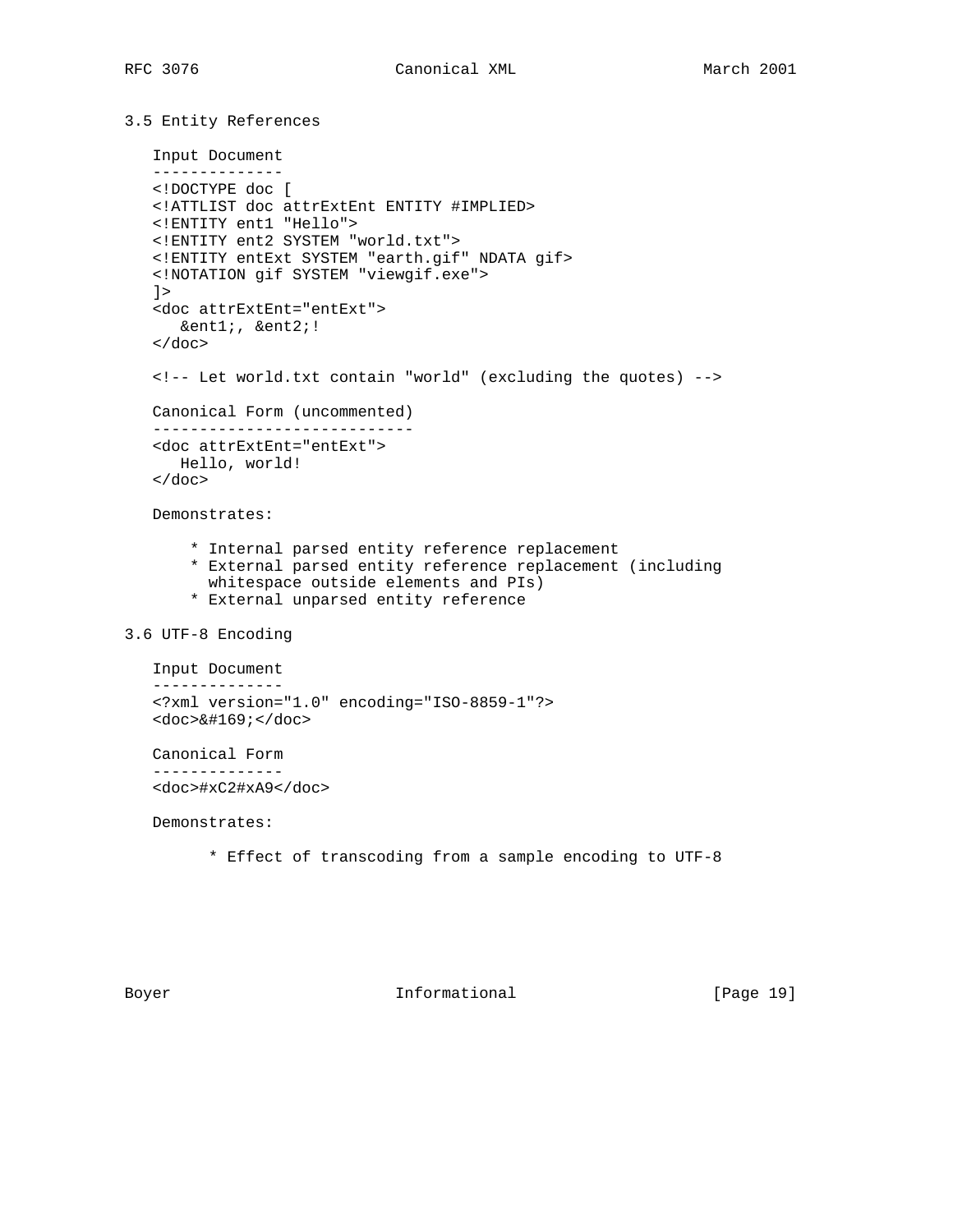Note: The content of the doc element is NOT the string #xC2#xA9 but rather the two octets whose hexadecimal values are C2 and A9, which is the UTF-8 encoding of the UCS codepoint for the copyright symbol (c). 3.7 Document Subsets Input Document -------------- <!DOCTYPE doc [ <!ATTLIST e2 xml:space (default|preserve) 'preserve'> <!ATTLIST e3 id ID #IMPLIED> ]> <doc xmlns="http://www.ietf.org" xmlns:w3c="http://www.w3.org">  $$  <e2 xmlns=""> <e3 id="E3"/>  $\langle$ /e2>  $\langle$ e1> </doc> Document Subset Expression --------------------------  $\frac{1}{2}$  // $\frac{1}{2}$  // $\frac{1}{2}$  //namespace::\*)  $[$  <br/> <br/> <br/> <br/> <br/> <br/> <br/> <br/> <br/> <br/> <br/> <br/> <br/> <br/> <br/> <br/> <br/> <br/> <br/> <br/> <br/> <br/> <br/> <br/> <br/> <br/> <br/> <br/> <br/> <br/> <br/> <br/> <br/> <br/> <br/> <br/> < self::ietf:e1 or (parent::ietf:e1 and not(self::text() or self::e2)) or  $count(id("E3")|ancestor-or-self::node()$  = count(ancestor-or-self::node()) ] Canonical Form -------------- <e1 xmlns="http://www.ietf.org" xmlns:w3c="http://www.w3.org"><e3 xmlns="" id="E3" xml:space="preserve"></e3></e1> Demonstrates: \* Empty default namespace propagation from omitted parent element \* Propagation of attributes in xml namespace in document subsets \* Persistence of omitted namespace declarations in descendants Note: In the document subset expression, the subexpression  $\left(\frac{1}{1} - \frac{1}{1} \right)$  //@\* | //namespace::\*) selects all nodes in the input document, subjecting each to the predicate expression in square brackets. The expression is true for e1 and its implicit namespace nodes, and it is true if the element identified by E3 is in the

Boyer **Informational** [Page 20]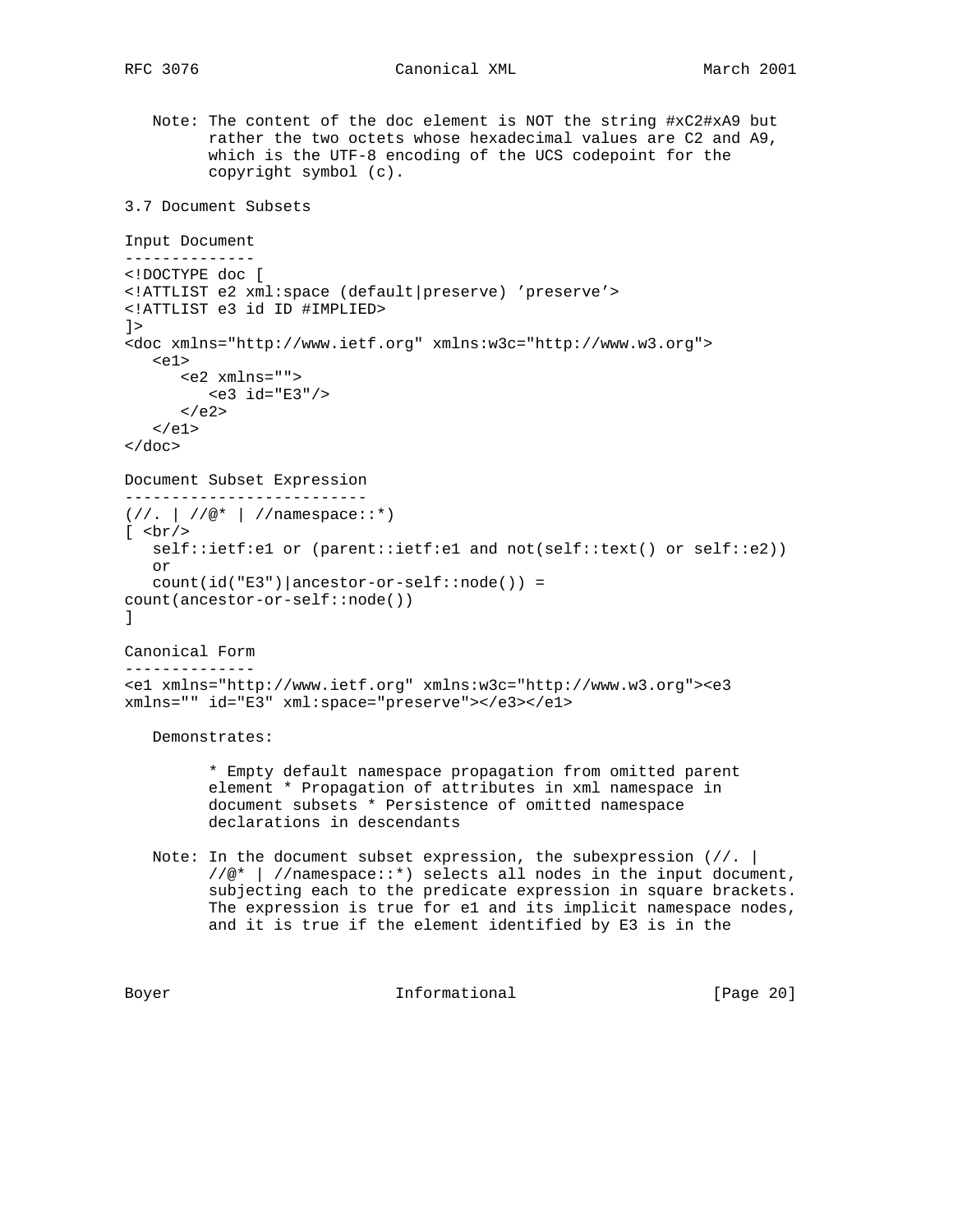ancestor-or-self path of the context node (such that ancestor or-self stays the same size under union with the element identified by E3).

Note: The canonical form contains no line delimiters.

4. Resolutions

 This section discusses a number of key decision points as well as a rationale for each decision. Although this specification now defines XML canonicalization in terms of the XPath data model rather than XML Infoset, the canonical form described in this document is quite similar in most respects to the canonical form described in the January 2000 Canonical XML draft [C14N-20000119]. However, some differences exist, and a number of the subsections discuss the changes.

4.1 No XML Declaration

 The XML declaration, including version number and character encoding is omitted from the canonical form. The encoding is not needed since the canonical form is encoded in UTF-8. The version is not needed since the absence of a version number unambiguously indicates XML 1.0.

 Future versions of XML will be required to include an XML declaration to indicate the version number. However, canonicalization method described in this specification may not be applicable to future versions of XML without some modifications. When canonicalization of a new version of XML is required, this specification could be updated to include the XML declaration as presumably the absence of the XML declaration from the XPath data model can be remedied by that time (e.g., by reissuing a new XPath based on the Infoset data model).

4.2 No Character Model Normalization

 The Unicode standard [Unicode] allows multiple different representations of certain "precomposed characters" (a simple example is +U00E7, "LATIN SMALL LETTER C WITH CEDILLA"). Thus two XML documents with content that is equivalent for the purposes of most applications may contain differing character sequences. The W3C is preparing a normalized representation [CharModel]. The C14N-20000119 Canonical XML draft used this normalized form. However, many XML 1.0 processors do not perform this normalization. Furthermore, applications that must solve this problem typically enforce character model normalization at all times starting when character content is created in order to avoid processing failures that could otherwise result (e.g., see example from Cowan). Therefore, character model

Boyer Informational [Page 21]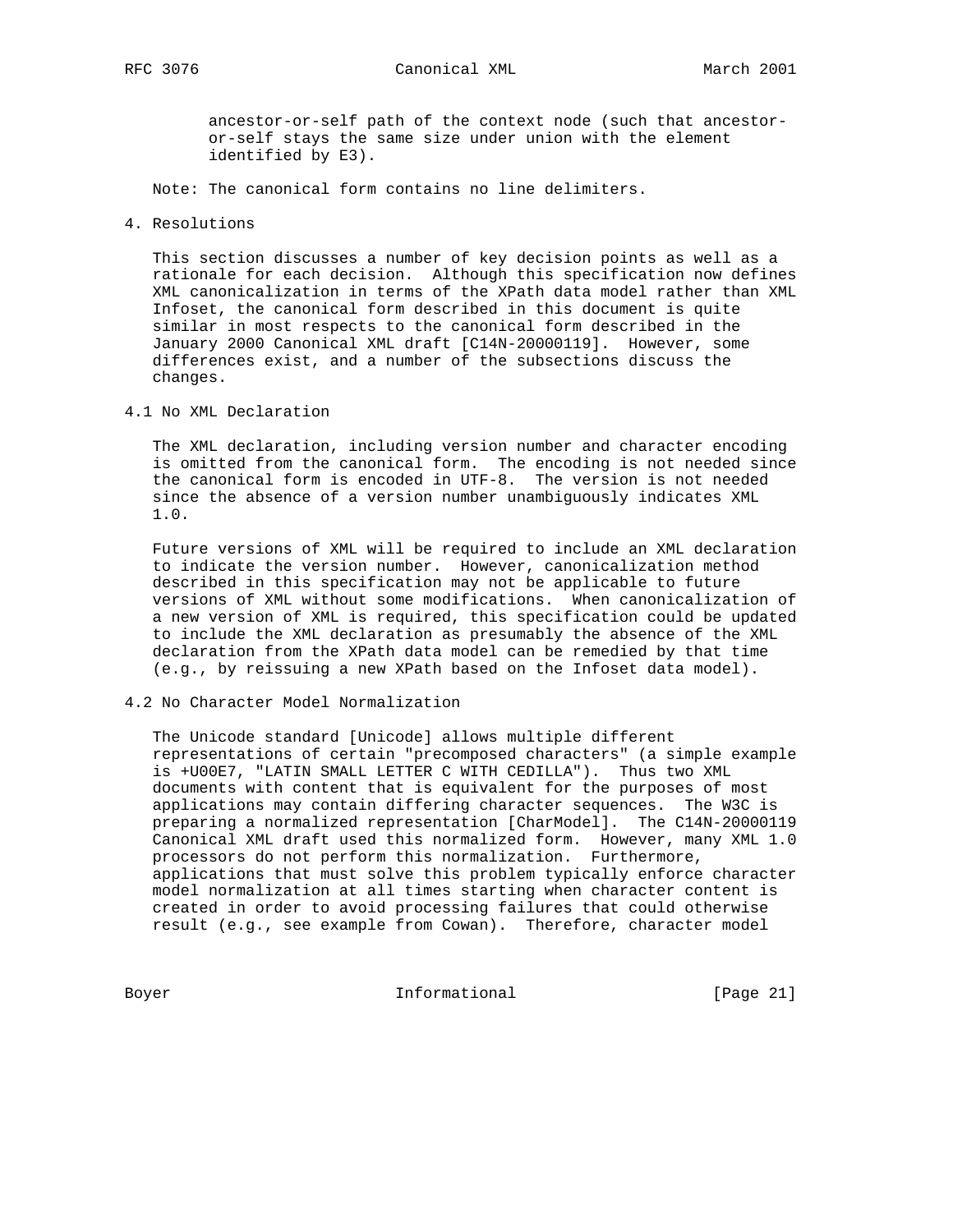normalization has been moved out of scope for XML canonicalization. However, the XML processor used to prepare the XPath data model input is required (by the Data Model) to use Normalization Form C [NFC, NFC-Corrigendum] when converting an XML document to the UCS character domain from any encoding that is not UCS-based (currently, UCS-based encodings include UTF-8, UTF-16, UTF-16BE, and UTF-16LE, UCS-2, and  $UCS-4)$ .

#### 4.3 Handling of Whitespace Outside Document Element

 The C14N-20000119 Canonical XML draft placed a #xA after each PI outside of the document element as well as a #xA after the end tag of the document element. The method in this specification performs the same function except for omitting the final #xA after the last PI (or comment or end tag of the document element). This technique ensures that PI (and comment) children of the root are separated from markup by a line feed even if root node or the document element are omitted from the output node-set.

4.4 No Namespace Prefix Rewriting

 The C14N-20000119 Canonical XML draft described a method for rewriting namespace prefixes such that two documents having logically equivalent namespace declarations would also have identical namespace prefixes. The goal was to eliminate dependence on the particular namespace prefixes in a document when testing for logical equivalence. However, there now exist a number of contexts in which namespace prefixes can impart information value in an XML document. For example, an XPath expression in an attribute value or element content can reference a namespace prefix. Thus, rewriting the namespace prefixes would damage such a document by changing its meaning (and it cannot be logically equivalent if its meaning has changed).

 More formally, let D1 be a document containing an XPath in an attribute value or element content that refers to namespace prefixes used in D1. Further assume that the namespace prefixes in D1 will all be rewritten by the canonicalization method. Let D23D D1, then modify the namespace prefixes in D2 and modify the XPath expression's references to namespace prefixes such that D2 and D1 remain logically equivalent. Since namespace rewriting does not include occurrences of namespace references in attribute values and element content, the canonical form of D1 does not equal the canonical form of D2 because the XPath will be different. Thus, although namespace rewriting normalizes the namespace declarations, the goal eliminating dependence on the particular namespace prefixes in the document is not achieved.

Boyer 10 Informational [Page 22]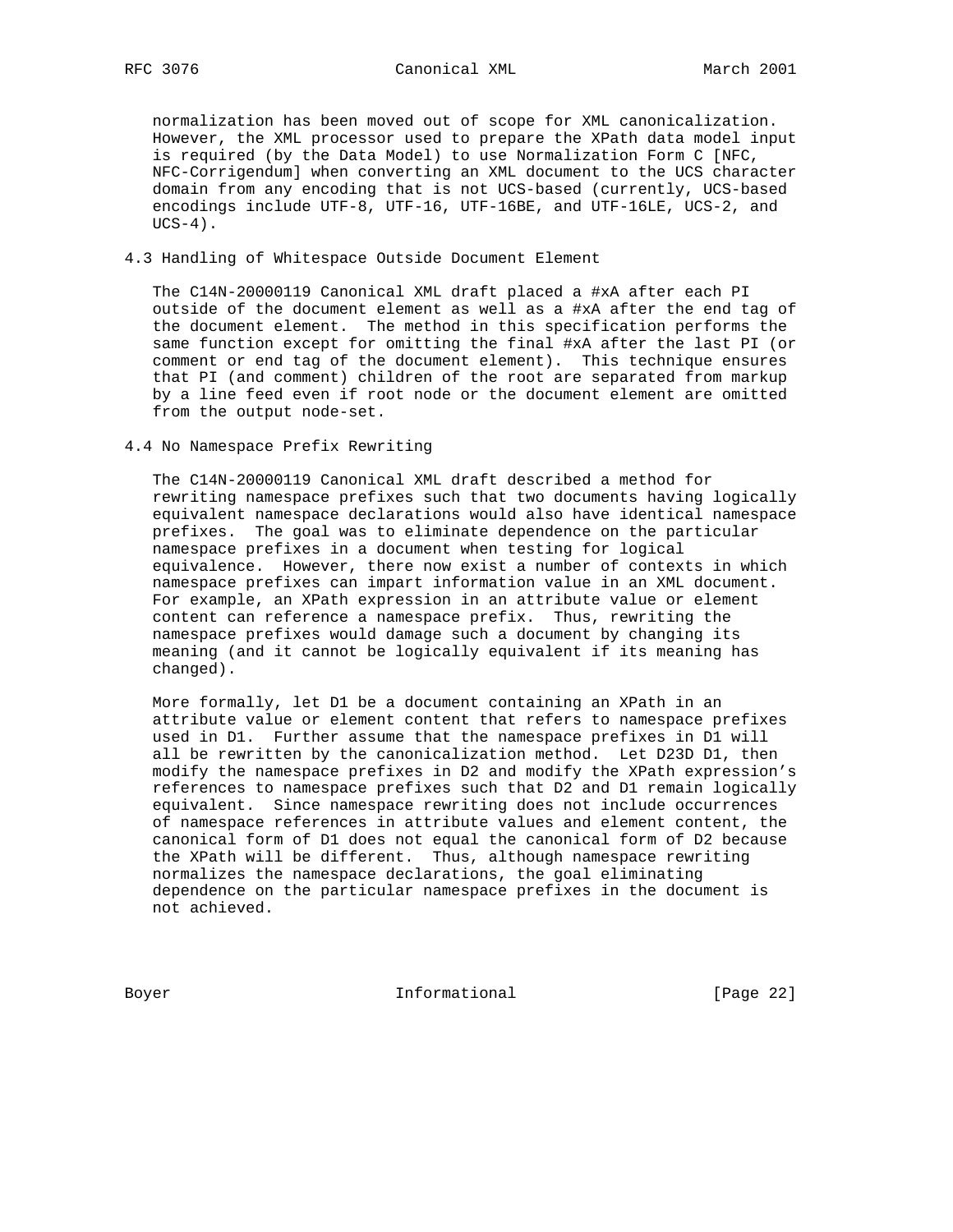Moreover, it is possible to prove that namespace rewriting is harmful, rather than simply ineffective. Let D1 be a document containing an XPath in an attribute value or element content that refers to namespace prefixes used in D1. Further assume that the namespace prefixes in D1 will all be rewritten by the canonicalization method. Now let D2 be the canonical form of D1. Clearly, the canonical forms of D1 and D2 are equivalent (since D2 is the canonical form of the canonical form of D1), yet D1 and D2 are not logically equivalent because the aforementioned XPath works in D1 and doesn't work in D2.

 Note that an argument similar to this can be leveled against the XML canonicalization method based on any of the cases in the Limitations, the problems cannot easily be fixed in those cases, whereas here we have an opportunity to avoid purposefully introducing such a limitation.

 Applications that must test for logical equivalence must perform more sophisticated tests than mere octet stream comparison. However, this is quite likely to be necessary in any case in order to test for logical equivalencies based on application rules as well as rules from other XML-related recommendations, working drafts, and future works.

#### 4.5 Order of Namespace Declarations and Attributes

 The C14N-20000119 Canonical XML draft alternated between namespace declarations and attribute declarations. This is part of the namespace prefix rewriting scheme, which this specification eliminates. This specification follows the XPath data model of putting all namespace nodes before all attribute nodes.

4.6 Superfluous Namespace Declarations

 Unnecessary namespace declarations are not made in the canonical form. Whether for an empty default namespace, a non-empty default namespace, or a namespace prefix binding, the XML canonicalization method omits a declaration if it determines that the immediate parent element in the canonical form has an equivalent declaration in scope. The root document element is handled specially since it has no parent element. All namespace declarations in it are retained, except the declaration of an empty default namespace is automatically omitted.

 Relative to the method of simply rendering the entire namespace context of each element, implementations are not hindered by more than a constant factor in processing time and memory use. The advantages include:

Boyer 10 1nformational 100 Page 23]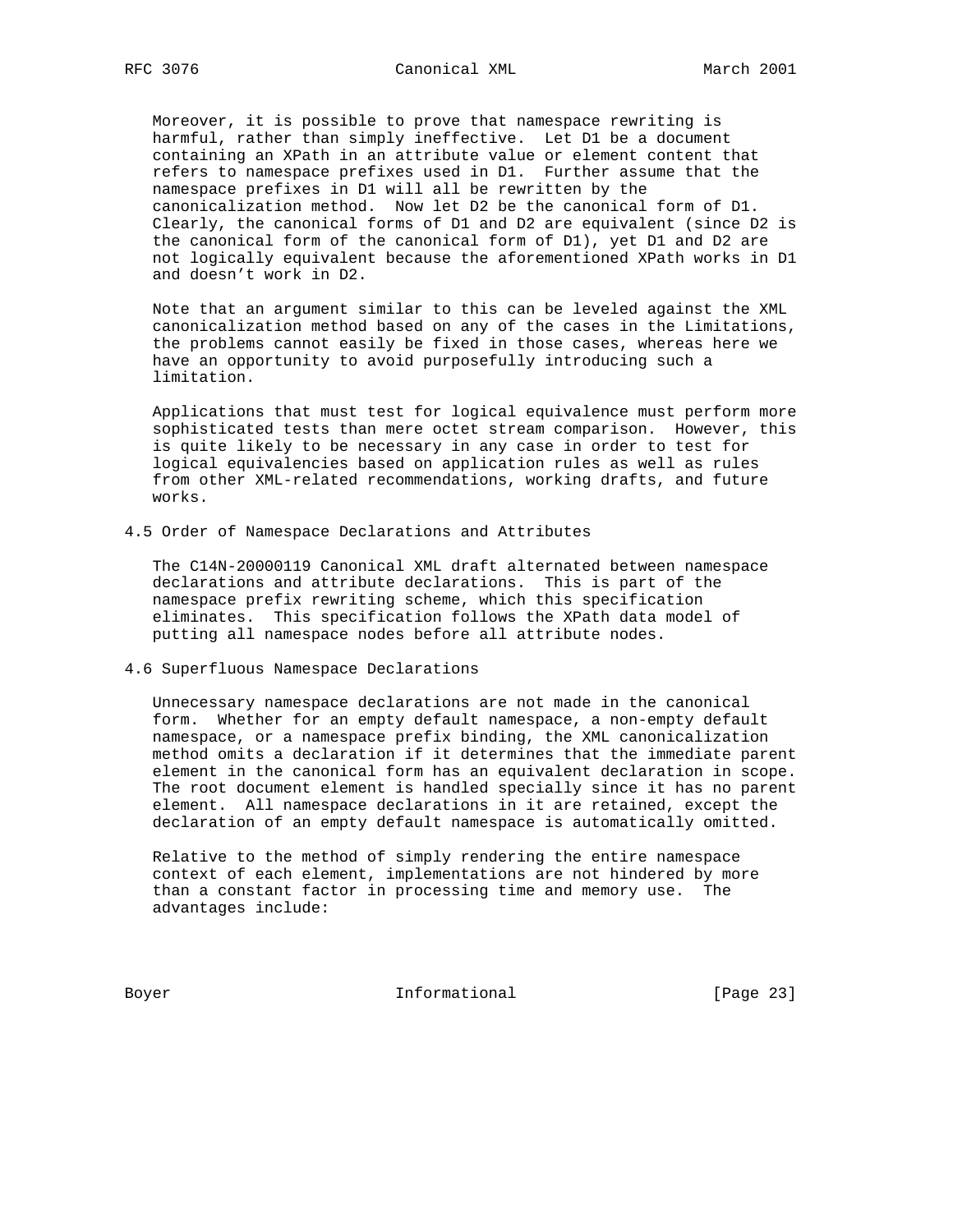- \* Eliminates overrun of xmlns="" from canonical forms of applications that may not even use namespaces, or support them only minimally.
- \* Eliminates namespace declarations from elements where they may not belong according to the application's content model, thereby simplifying the task of reattaching a document type declaration to a canonical form.

 Note that in document subsets, an element with omissions from its ancestral element chain will be rendered to the canonical form with namespace declarations that may have been made in its omitted ancestors, thus preserving the meaning of the element.

4.7 Propagation of Default Namespace Declaration in Document Subsets

 The XPath data model represents an empty default namespace with the absence of a node, not with the presence of a default namespace node having an empty value. Thus, with respect to the fact that element e3 in the following examples is not namespace qualified, we cannot tell the difference between <e1 xmlns="a:b"><e2 xmlns=""><e3/></e2></e1> versus <e1 xmlns="a:b"><e2><e3 xmlns=""/></e2></e1>. All we know is that e3 was not namespace qualified on input, so we preserve this information on output if e2 is omitted so that e3 does not take on the default namespace qualification of e1.

4.8 Sorting Attributes by Namespace URI

 Given the requirement to preserve the namespace prefixes declared in a document, sorting attributes with the prefix, rather than the namespace URI, as the primary key is viable and easier to implement.

 However, the namespace URI was selected as the primary key because this is closer to the intent of the XML Names specification, which is to identify namespaces by URI and local name, not by a prefix and local name. The effect of the sort is to group together all attributes that are in the same namespace.

Security Considerations

Security issues are discussed in section 1.3.

Boyer **Informational** [Page 24]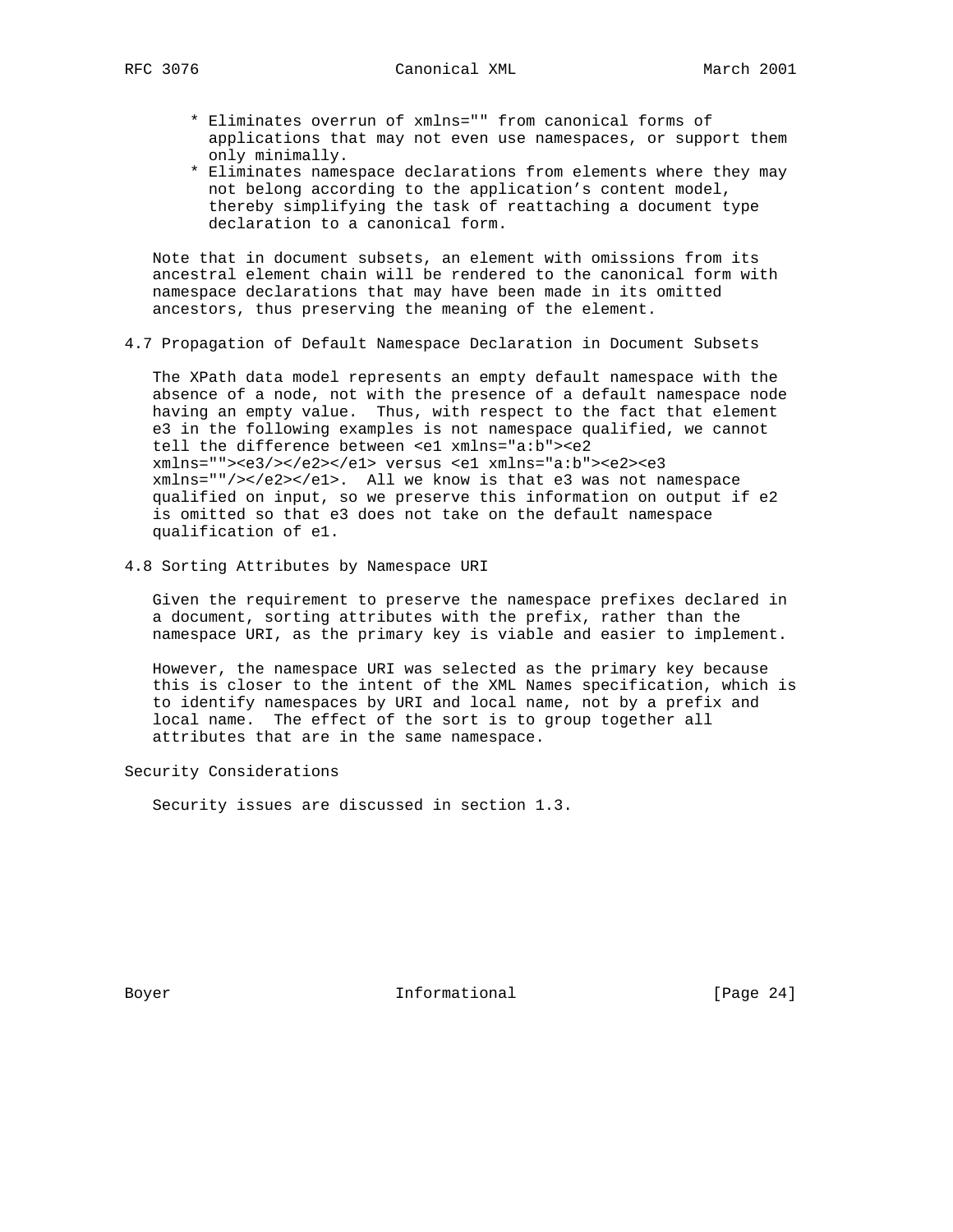References

| $[C14N-20000119]$ | Canonical XML Version 1.0, W3C Working Draft.<br>Bray, J. Clark, J. Tauber, and J. Cowan.<br>Т.<br>January 19, 2000.<br>http://www.w3.org/TR/2000/WD-xml-cl4n-<br>20000119.html.                                                 |
|-------------------|----------------------------------------------------------------------------------------------------------------------------------------------------------------------------------------------------------------------------------|
| [CharModel]       | Working Draft. eds. Martin J. Durst, Francois<br>Yergeau, Misha Wolf, Asmus Freytag, Tex Texin.<br>http://www.w3.org/TR/charmod/.                                                                                                |
| [Cowan]           | Example of Harmful Effect of Character Model<br>Normalization, Letter in XML Signature Working<br>Group Mail Archive. John Cowan, July 7, 2000<br>http://lists.w3.org/Archives/Public/w3c-ietf-<br>xmldsig/2000JulSep/0038.html. |
| [Infoset]         | XML Information Set, W3C Working Draft.<br>John<br>Cowan, Richard Tobin.<br>http://www.w3.org/TR/xml-infoset.                                                                                                                    |
| $[ISO-8859-1]$    | ISO-8859-1 Latin 1 Character Set.<br>http://www.utoronto.ca/webdocs/HTMLdocs/<br>NewHTML/iso table.html or<br>http://www.iso.ch/cate/cat.html.                                                                                   |
| [Keywords]        | Bradner, S., "Key words for use in RFCs to<br>Indicate Requirement Levels", BCP 14, RFC<br>2119, March 1997.                                                                                                                     |
| [Namespaces]      | Namespaces in XML, W3C Recommendation. eds.<br>Tim Bray, Dave Hollander, and Andrew Layman.<br>http://www.w3.org/TR/REC-xml-names/                                                                                               |
| $[$ NFC $]$       | TR15, Unicode Normalization Forms. M. Davis,<br>M. Durst. Revision 18: November 1999.<br>http://www.unicode.org/unicode/reports/tr15/<br>$tr15-18.html.$                                                                         |
| [NFC-Corrigendum] | NFC-Corrigendum. The Unicode Consortium.<br>http://www.unicode.org/unicode/uni2errata/<br>Normalization_Corrigendum.html.                                                                                                        |
| [Unicode]         | The Unicode Standard, version 3.0. The Unicode<br>Consortium. ISBN 0-201-61633-5.<br>http://www.unicode.org/unicode/standard/<br>versions/Unicode3.0.html.                                                                       |

Boyer **Informational Informational** [Page 25]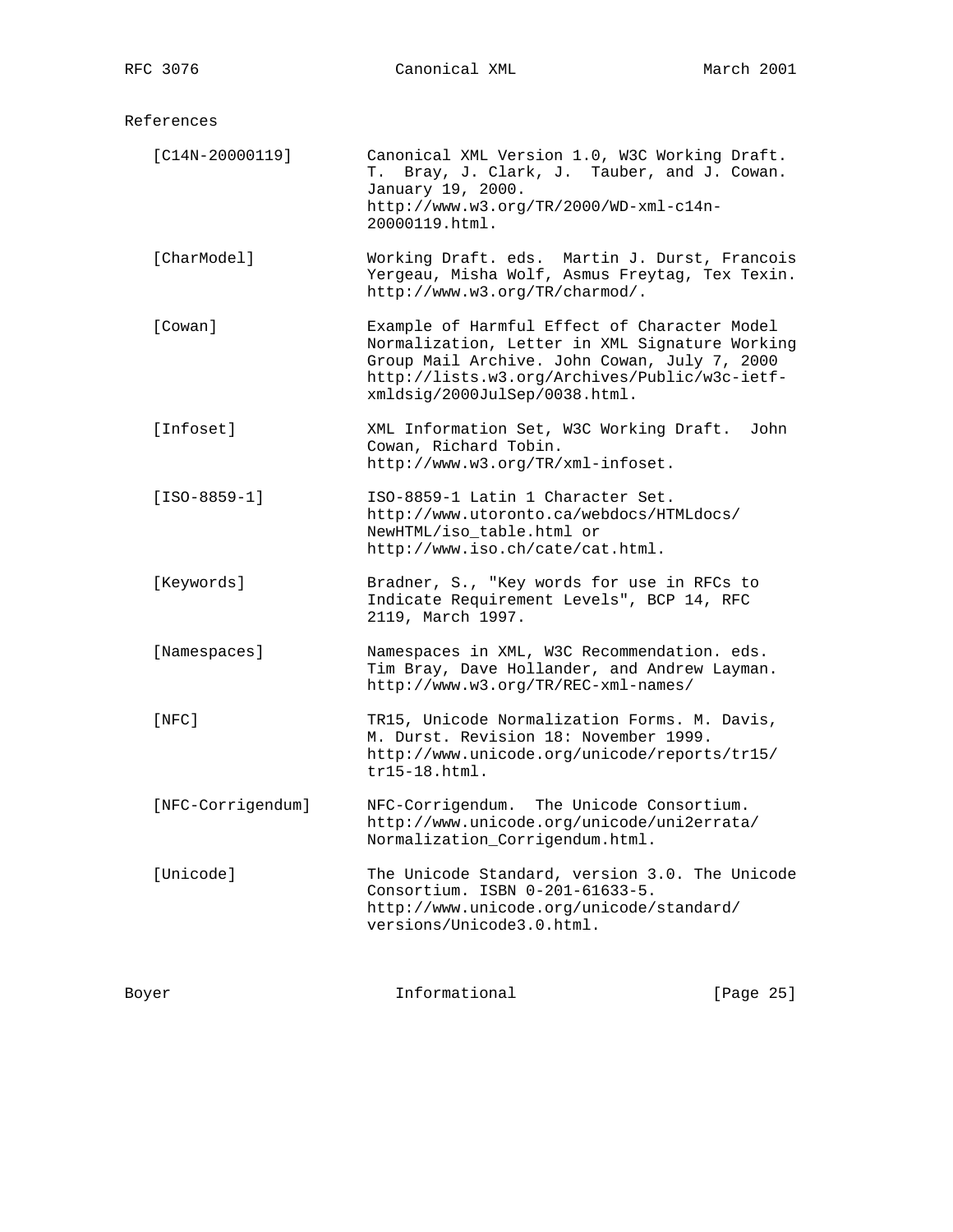[UTF-16] Hoffman, P. and F. Yergeau, "UTF-16, an encoding of ISO 10646", RFC 2781, February 2000. [UTF-8] Yergeau, F., "UTF-8, a transformation format of ISO 10646", RFC 2279, January 1998. [URI] Berners-Lee, T., Fielding, R. and L. Masinter, "Uniform Resource Identifiers (URI): Generic Syntax", RFC 2396, August 1998. [XBase] XML Base ed. Jonathan Marsh. 07 June 2000. http://www.w3.org/TR/xmlbase/. [XML] Extensible Markup Language (XML) 1.0 (Second Edition), W3C=20 Recommendation. eds. Tim Bray, Jean Paoli, C. M. Sperberg-McQueen and Eve Maler. 6 October 2000. http://www.w3.org/TR/REC-xml. [XML DSig] Eastlake, D., Reagle, J. and D. Solo, "XML- Signature Syntax and Processing", RFC 3075, July 2000. [XML Plenary Decision] W3C XML Plenary Decision on relative URI References In namespace declarations, W3C Document. 11 September 2000. http://lists.w3.org/Archives/Public/xml uri/2000Sep/0083.html. [XPath] XML Path Language (XPath) Version 1.0, , W3C Recommendation. eds. James Clark and Steven DeRose. 16 November 1999. http://www.w3.org/TR/1999/REC-xpath-19991116.

Author's Address

 John Boyer PureEdge Solutions Inc.

 Phone: 1-888-517-2675 EMail: jboyer@PureEdge.com

Boyer **Informational** [Page 26]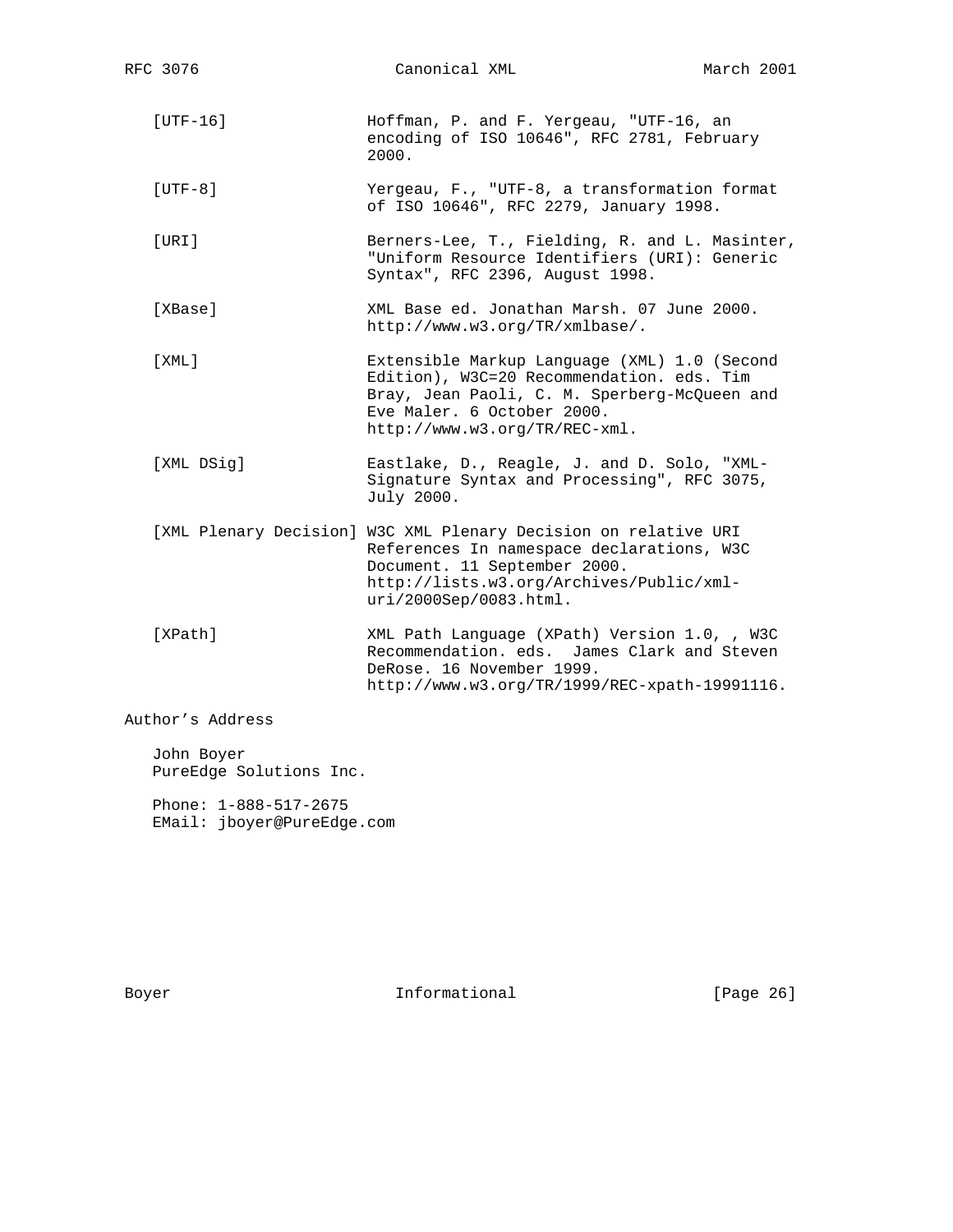# Acknowledgements

 The following people provided valuable feedback that improved the quality of this specification:

- \* Doug Bunting, Ariba
- \* John Cowan, Reuters
- \* Martin J. Durst, W3C
- \* Donald Eastlake 3rd, Motorola
- \* Merlin Hughes, Baltimore
- \* Gregor Karlinger, IAIK TU Graz
- \* Susan Lesch, W3C
- \* Jonathan Marsh, Microsoft
- \* Joseph Reagle, W3C
- \* Petteri Stenius, Done360
- \* Kent Tamura, IBM

Boyer **Informational** [Page 27]